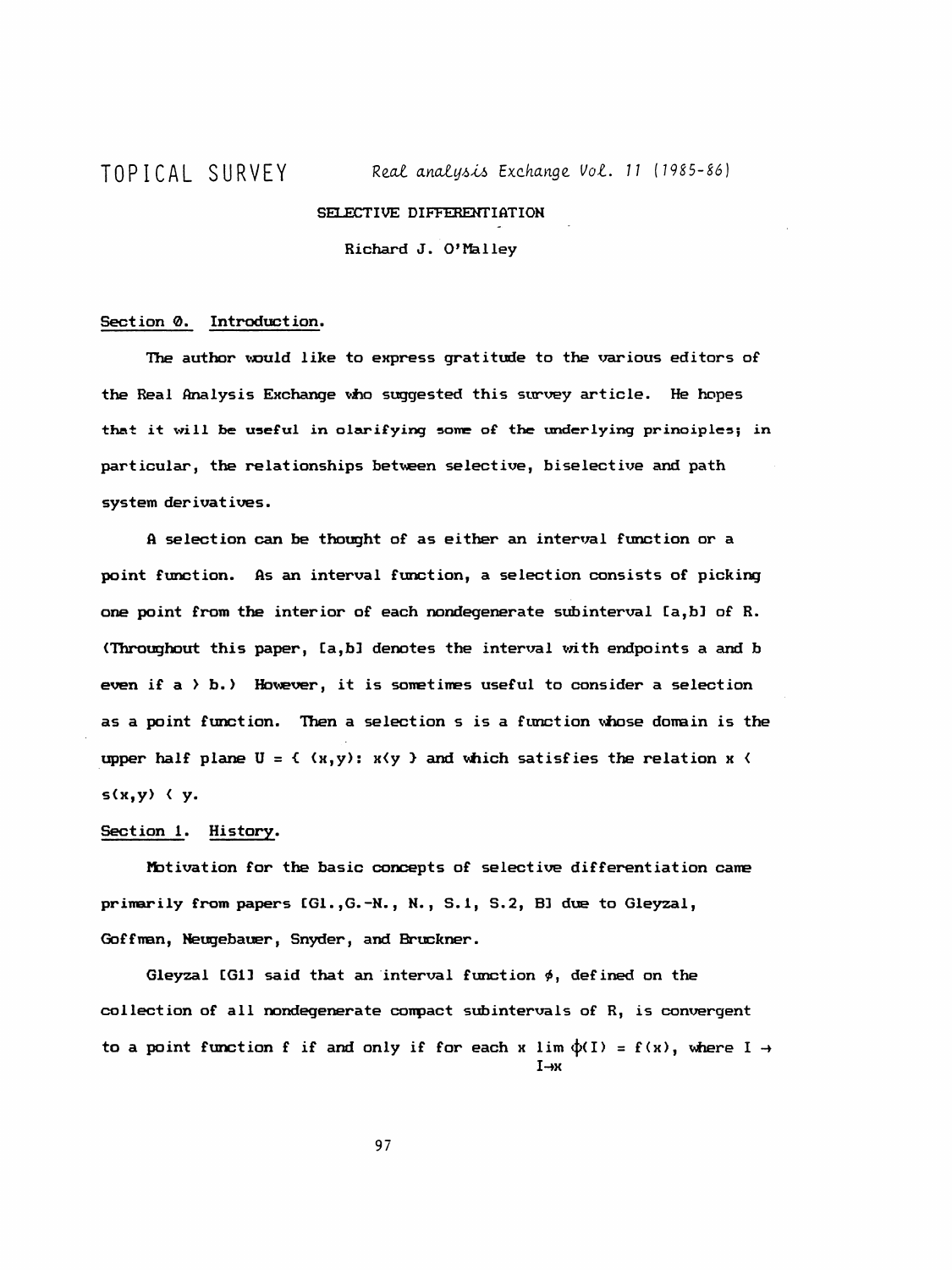$x$  denotes that  $x \in I$  and that the measure of I tends to 0. Gleyzal proved that a function  $f: R\text{-}R$  is of Baire class 1 if and only if it is the limit of a convergent interval function.

مناسب والمتواصل

 Clearly the comment made above about the two ways of considering a selection applies equally to any interval function. Thus the concept of  $\phi$  being convergent to f is translatable to a statement about the behavior of the point function  $\phi: U \to R$  at points close to the boundary of U. That is, for every x we have  $f(x) = \lim_{(y,x) \to (x,x)} \phi(y,z)$ , where  $(y,z) \to (x,x)$ ,  $y \le x \le (y,x) \to (x,x)$  $z$ ,  $y \neq z$  (the Stolz angle limit). This idea was adopted and researched extensively by Snyder in CS.l, S.23 where he established that various functions such as approximate derivatives are of Baire class 1. (This result was proved earlier by Goffman and Neugebauer in [G.-N.] where they used Gleyzal's idea).

Suppose now that for a given function  $f: R \rightarrow R$  of Baire class 1 there is an interval function  $\phi$  convergent to f and a selection s such that  $f(s[x,y]) = \varphi([x,y])$ . Then this says even more than that f is of Baire class 1; such an f is also a Darboux function. Indeed this is a characterization of Baire class 1, Darboux functions and was established by Neugebauer in CN. 3 .

There he said that a function f fulfills condition  $C_i$  if and only if there is a selection s such that  $\lim f(s(I)) = f(s)$  for all x. (In  $I \rightarrow r$  $CO^{\prime}$ M. 11 a similar condition was introduced, called  $C_{\gamma}$ , and it was shown that it provides a characterization of  $M_{\gamma}$  functions according to the classification of Zahorski [Z.].) Neugebauer, in CN.3, pushed this idea of "selective continuity" even further and used it to provide a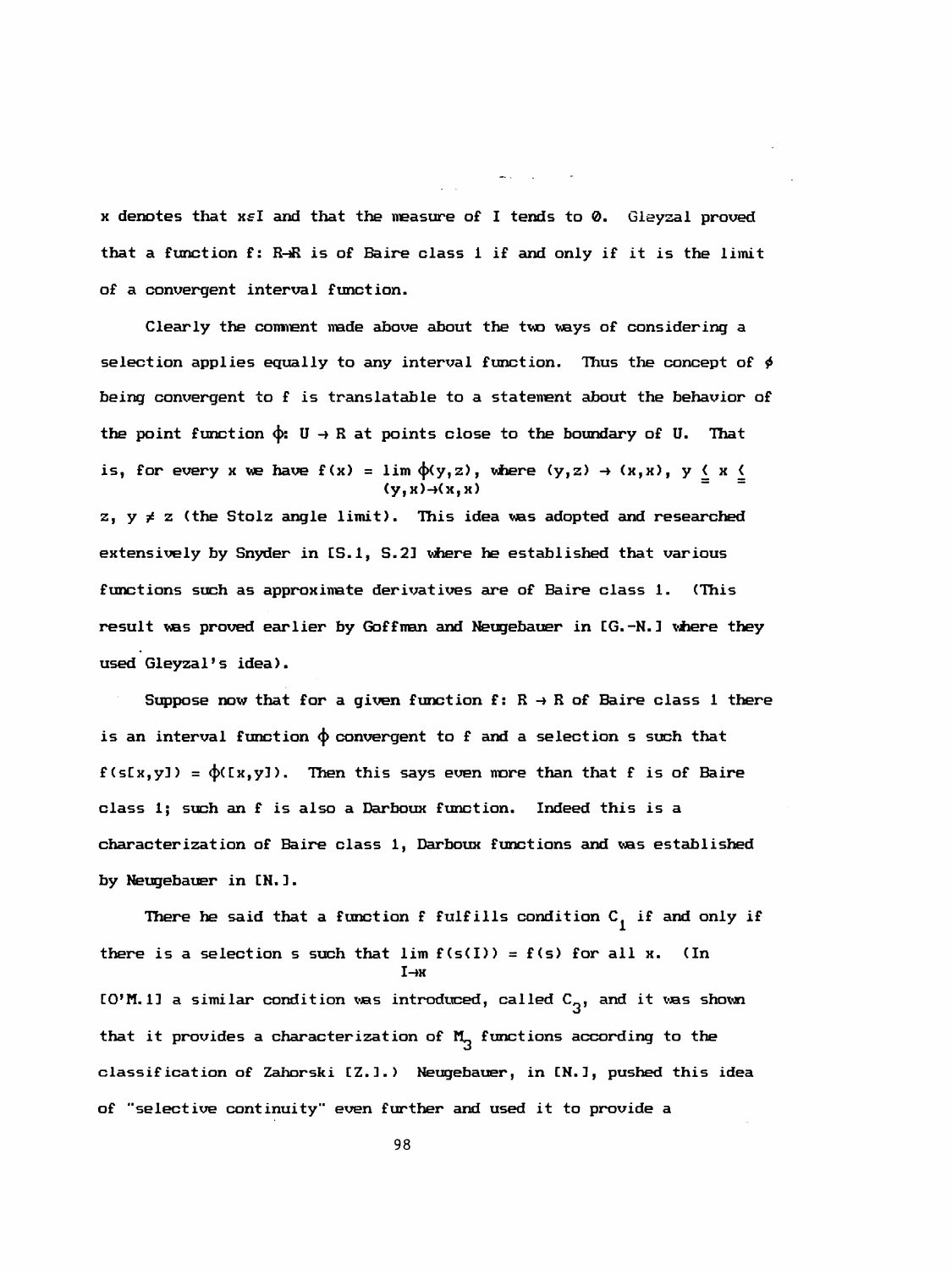characterization of derivatives. Precisely: a function  $f: R \rightarrow R$  is a derivative if and only if there is a selection s, with respect to which f has the  $C_i$  property, such that  $f(s(I)) = |I|$  is an additive interval function; here ļlļ is the measure of I. It is not hard to imagine how the idea of selective differentiability would arise from this background. Precisely, a function f:  $R \rightarrow R$  is said to differentiable with respect to a selection s if for each x fixed

 $\lim \frac{f(Ix, xth1)-f(x)}{f(x, x+h1-b)}$  $\lim_{h\to\infty} \frac{f(t_x, x+h)-f(x)}{f(x, x+h)-k}$ 

 exists and is finite. The value of this limit is called the selective derivative of  $f$  and denoted as  $sf'(x)$ .

The final motivation arose out of the work of Bruckner [B] despite the fact that none of his methods involved the notion of selection. Bruckner showed that a question of Zahorski about monotonicity has an affirmative answer. He proved a very interesting theorem which provides a technique for establishing general monotonicity theorems. In 1974, O'Malley (who hates to travel) was ordered by his thesis advisor, Casper Goffman, to visit Bruckner in California. In an effort to obtain an application of Bruckner's technique the selective derivative vas introduced and Theorem 17 of CO'M. 2] proven. Further thought made it natural to define selective derivates as well. For example, the right upper selective derivate of a function  $f: R \rightarrow R$  at x is

 $\lim_{x \to 0+} \sup \frac{f(s[x,x+k]) - f(x)}{s[x,x+k]-x}$  $k - \sqrt{2}$ 

99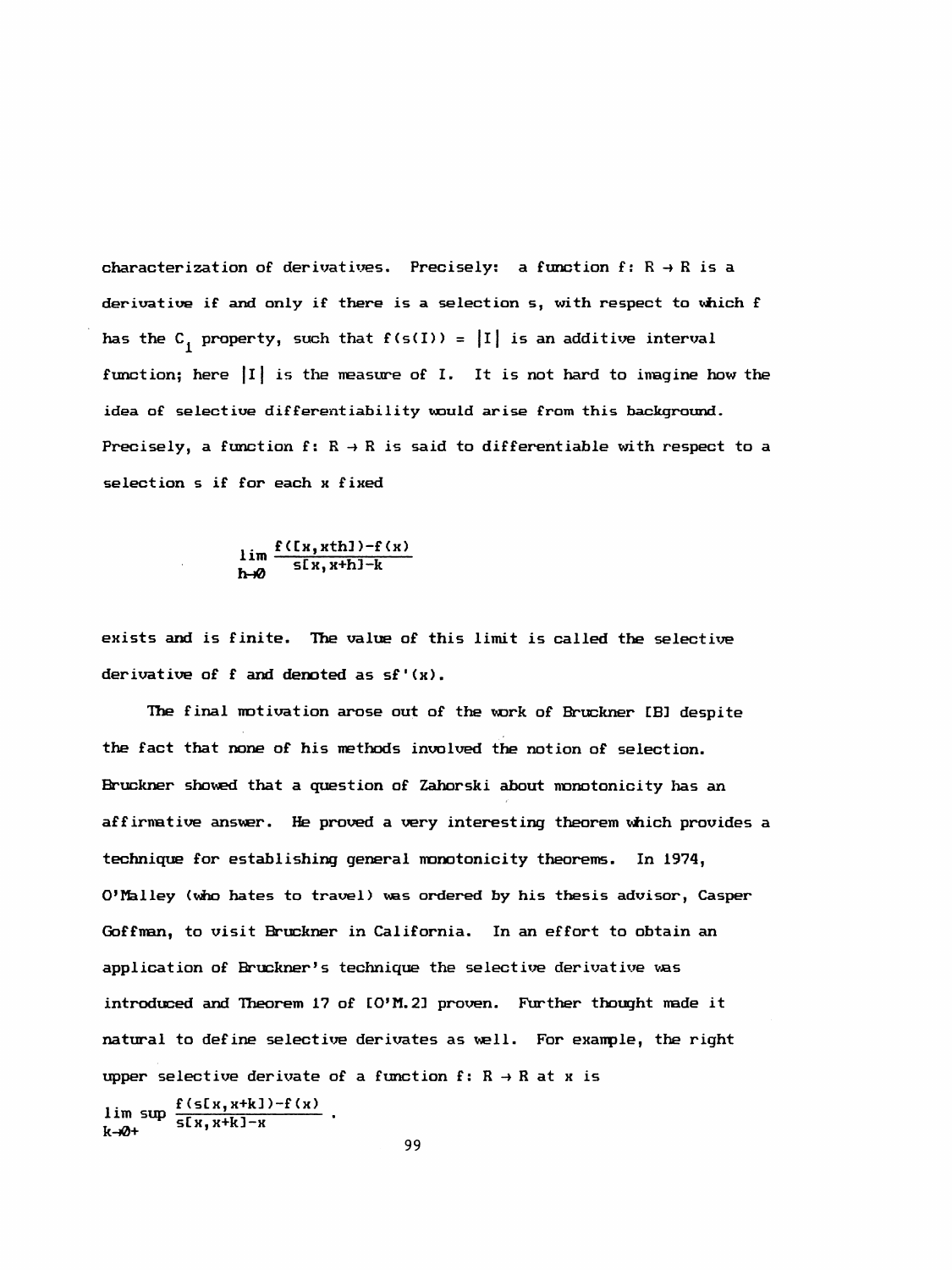## Section 2. Exanples.

Now we will consider some special selections and we will show what types of differentiation concepts they generate. Our exanpJes are very sinple but useful.

Example 1. The lazy selection. For each interval  $[a,b]$  set  $s(a,b] =$  $\frac{a+b}{2}$ Then the associated derivative is the ordinary derivative and the derivates also correspond to their ordinary counterparts. This simple exanple brings out an aspect of selective differentiation which will be elaborated on throughout the paper and which is connected with the problem of making a selection so that both endpoints be "satisfied" with the choice. (If a function has a derivative at a point x, then any point selected in the interior of intervals having x as an endpoint will, in a sense, "satisfy" x. )

 Exanple 2. Carrying the idea of "satisfying" one endpoint to its logical extreme, suppose that the function f has at every x at least one finite right derived number. Construct a function g by choosing for each x one of these finite derived numbers as  $g(x)$ . In addition, pick a sequence  $x_1$ ,  $x_2$ , ... such that  $x_n \to x$  from above and  $\lim_{n \to \infty} \frac{f(x_n) - f(x)}{x_n^{-x}}$  $g(x)$ . Then for each interval [a, b] with a  $\langle$  b select as desired point any term of the sequence associated with a which lies in (a,b). Then f will have g as a right selective derivative. This exanple shows that one-sided selective differentiation will not give inportant information either about f or g. It also brings out the idea of path system differentiation and its relation to selective differentiation. Namely, for each x we could consider the path to x to be  $\{x_n\}$ U $\{x\}$ . This will be taken up later in the paper.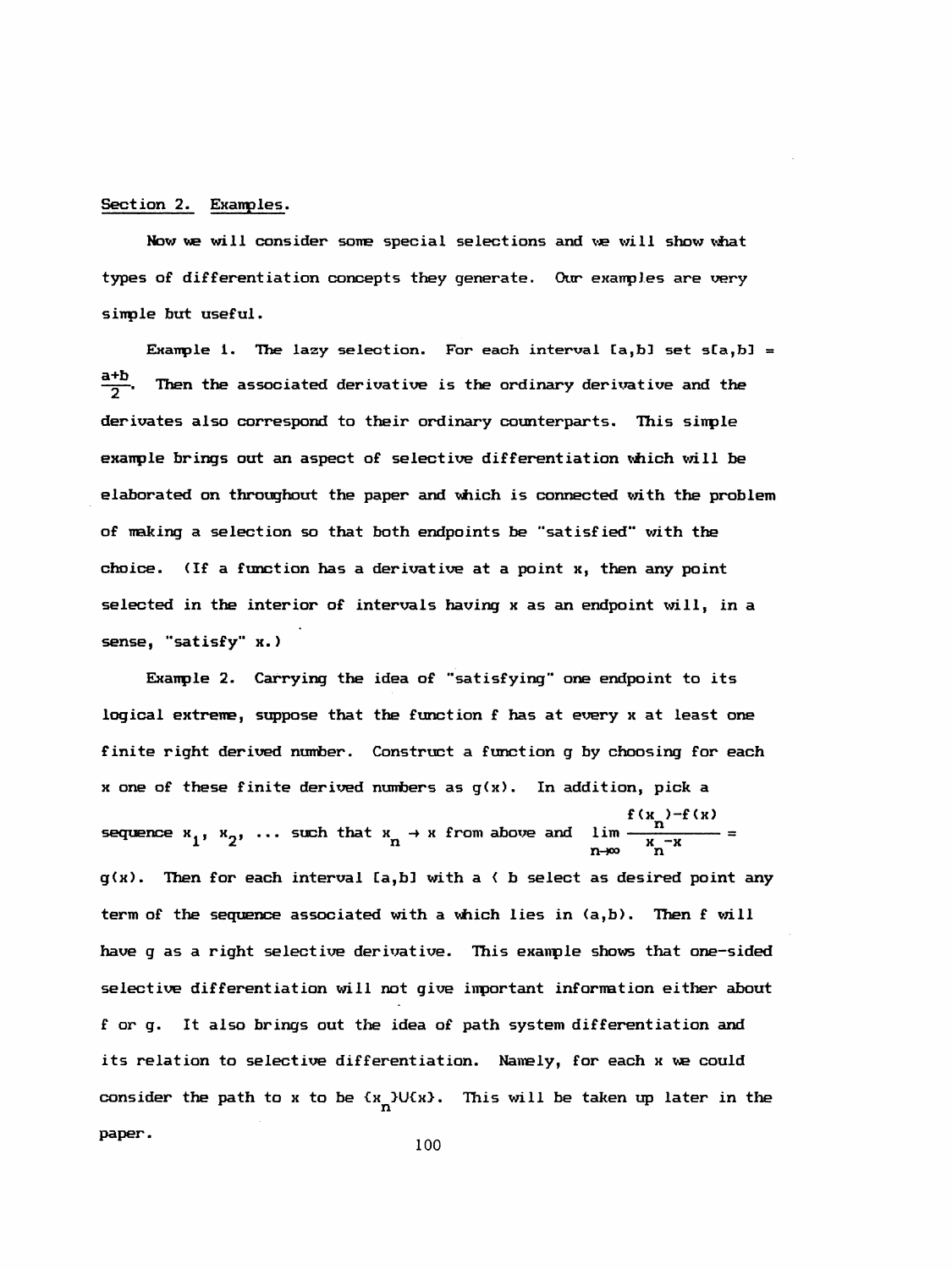Examples 1 and 2 indicate that we need some compatibility of the "desires" of the two endpoints, if the idea of selective differentiation is to be useful. Personifying, we ray imagine a meeting attended by all points, where each point has to meet each distinct point and reach an agreement as to the point to be selected. (Obviously, the points at which the function is differentiable need not attend.) The next example will illustrate such a meeting.

Example 3. Suppose that  $f: R \rightarrow R$  has an approximate derivative g. For each x let  $E_y$  be a closed set having density 1 at x such that

$$
\lim_{y \to x} \frac{f(y) - f(x)}{y - x} = g(x).
$$
  

$$
y \in E_x
$$

 At a meeting attended by all points clearly each point x wants the selected point to come from  $E_{\mathbf{x}}$ , its path. Then the following rule should be adopted by the convention:

Let a, b $\in$ R, a  $\langle$  b. Let  $\alpha = |E_a \cap (a,b)|$ ,  $\beta = |E_b \cap (a,b)|$ .

- i) If  $min(\alpha, \beta)$   $> \frac{b-a}{2}$ , then, obviously,  $E_{\alpha} \cap E_{\alpha} \cap (a,b) \neq \emptyset$  and the point should be selected from this intersection.
- ii) If  $min(\alpha,\beta) \leq \frac{b-a}{2}$  and  $\alpha \neq \beta$ , pick the point to "satisfy" the endpoint having the larger of the values  $\alpha, \beta$ .

iii) If  $\alpha = \beta \leq \frac{b-a}{2}$ , pick the point from E<sub>3</sub> $\cap$ (a,b).

 The reason this anticipatory rule should be accepted by all involved is simple. For each value x there is a  $\delta > 0$  such that  $|E_{\substack{X \ N}} \cap (x, x+h)| >$  $[h]/2$ , whenever  $\emptyset \left\{ |h| \leq \delta \right\}$ . Thus, for any x we will have ultimately either case i) or case ii) so that, ultimately, the selected point will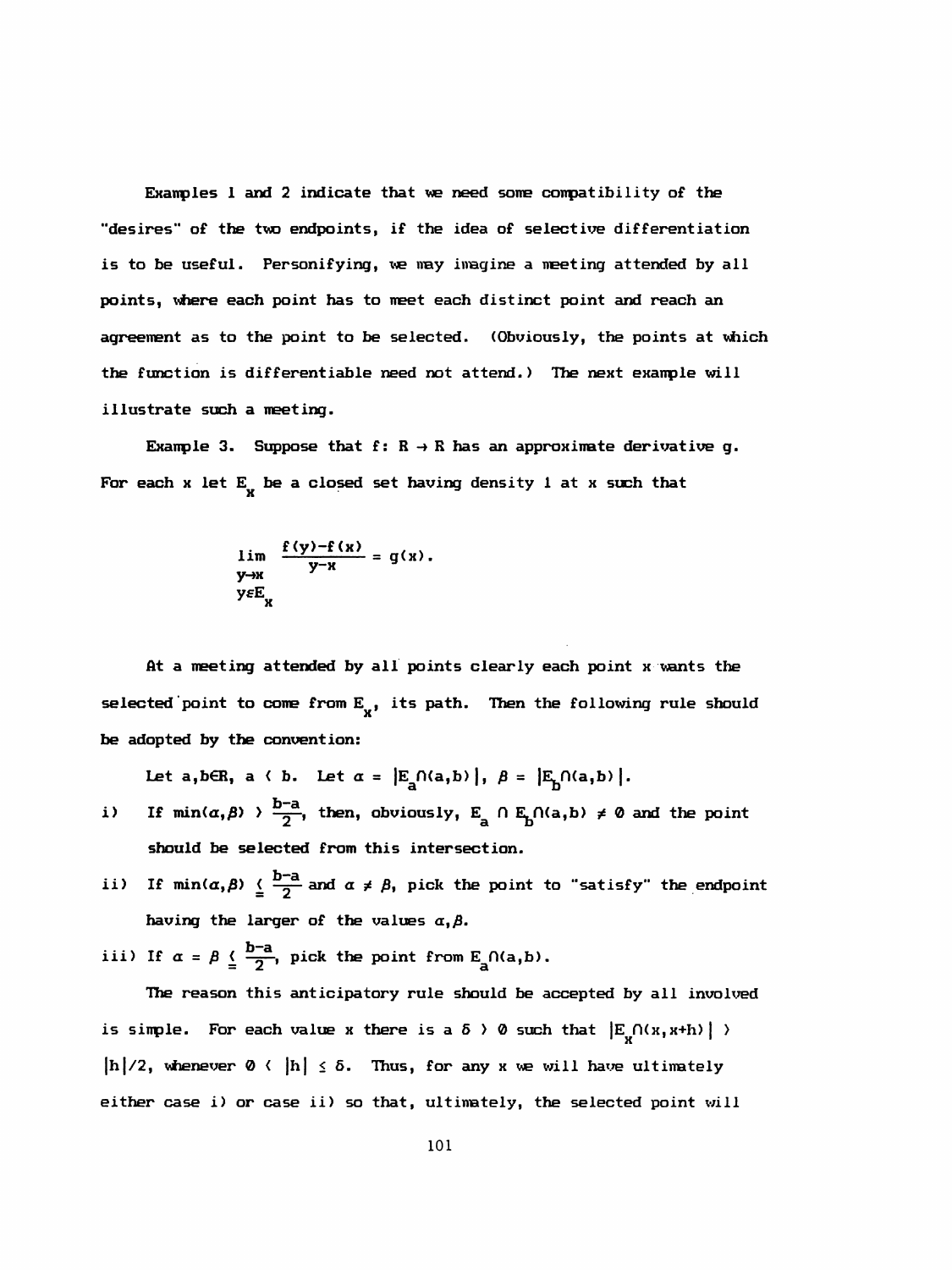come from  $E_{\chi}$ . (This also is the essence of the internal intersection property applied to path system differentiation. )

The next example is based on Neugebauer's characterization of derivatives, CN. 3.

Example 4. Suppose that  $F: R \rightarrow R$  is differentiable to f:  $R \rightarrow R$  and that s[a,b] is any point in (a,b) such that  $\frac{F(b)-F(a)}{b-a} = f(s[a,b])$ . Then f has the C<sub>1</sub> property relative to this selection. Suppose, in addition, that for each x

$$
\lim_{h\to 0}\frac{s[x,x+h]-x}{h}=\frac{1}{2}
$$

Now, if f has a selective derivative g relative to the selection s, it is easy to verify that g is actually the second Peano derivative of F. However, it is still an open question whether every second Peano derivative is a selective derivative of the first derivative.

# Section 3. Bilateral selective derivatives and derivates and

## biselective derivatives.

 One previously undiscussed aspect of selection in bilateral situations is its catalytic nature. This is typified in Lemma 1 of [O'M.2].

Let f:  $R \rightarrow R$ . Let s be a selection,  $\eta$  a positive number and P =  $\{x:$  $\frac{f(s[x,x+h]-f(x)}{f(s,x)+h}$  ) 0 for all h with 0 ( |h| (  $\eta$ ). Let, moreover, x,y  $\in$  P slx,x+nj-x and  $0 \left( y-x \left( y \right)$ . Then  $f(x) \left( f(y) \right)$ .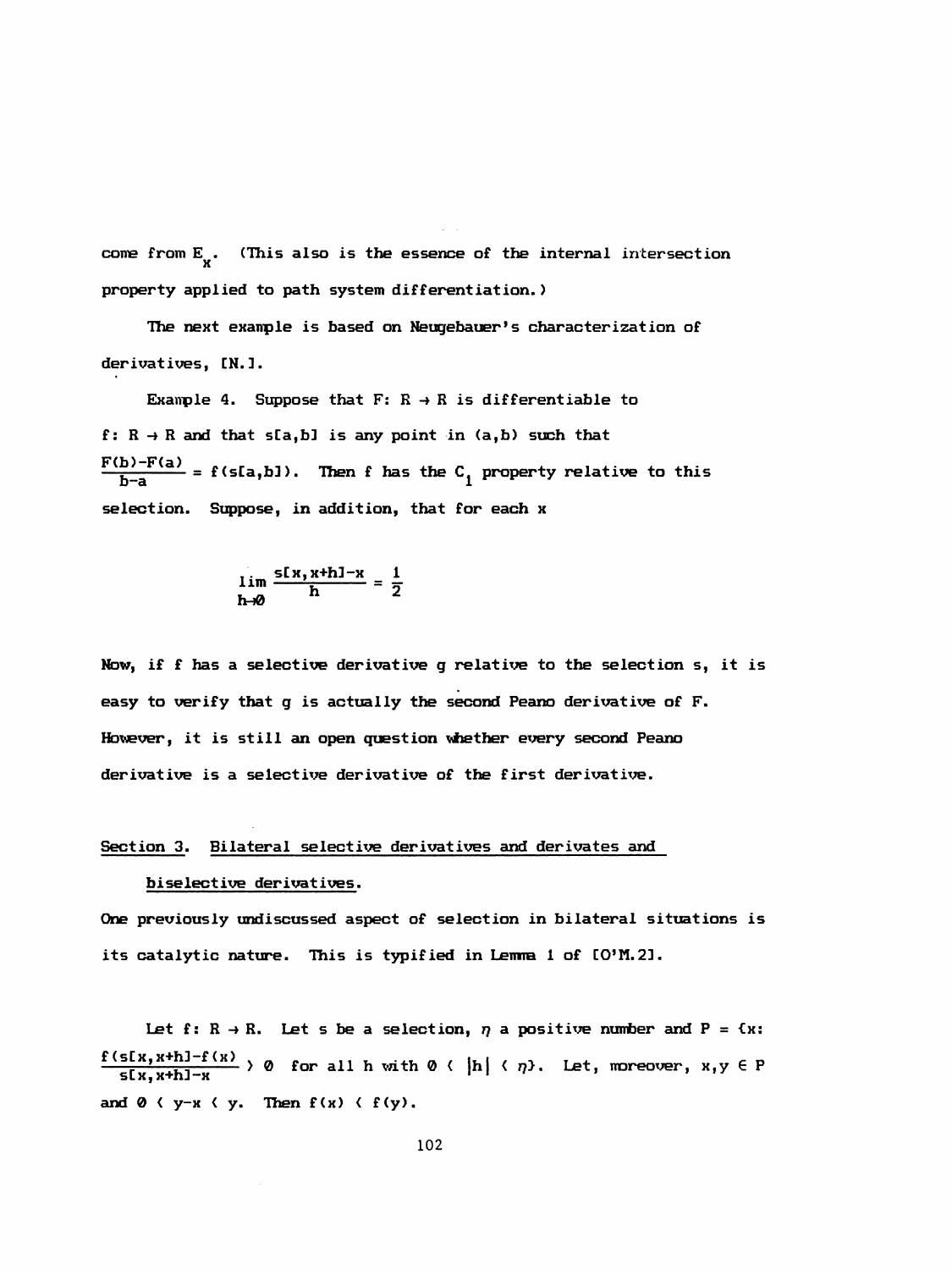Then the analysis of f is restricted to P and from that point the selection is not mentioned or needed. This means that the selected points are used only as a bridge, or reagent, between x and y without the behavior of f near or at them being inportant.

 It is this ability of the selection to act as a bridge which yields results such as the following:

i) If  $f: R \rightarrow R$  has bilateral lower selective derivate positive for all x then f is increasing. (Theorem 1, page 79 [O'M.2])

ii) If  $f: R \rightarrow R$  has bilateral lower selective derivate not equal to  $-\infty$  for any  $x$ , then

a) f is measurable and of generalized bounded variation

 b) there is a dense open set on which f is dif ferentiable for almost all  $x$ . (Theorem 4, page 87  $[0^{\circ}$ M.2]

iii) If  $f: R \rightarrow R$  has a selective derivative for all x then a) there is a sequence of closed sets  $Q_{R}$ , whose union is R, such that f is Lipschitzan relative to  $Q_{\mathbf{k}}$  for each k,

- $b)$  f is Darboux,
- c) the selective derivative is Darboux. (Theorem 11, p.
- 87 CO'M. 21 . )

 According to iii), every selective derivative is a Darboux function. It is natural to ask whether every selective derivative is of Baire class 1. (Most generalized derivatives are.) However it was shown in [O'M.2] that this is not the case with selective derivatives. Also in CO'M. 2] several conditions were provided whereby a selective derivative is of Baire class 2. Such conditions were rendered unnecessary by the work of Miklos Laczkovich in [L.]. He realized an important fact which is reminiscent of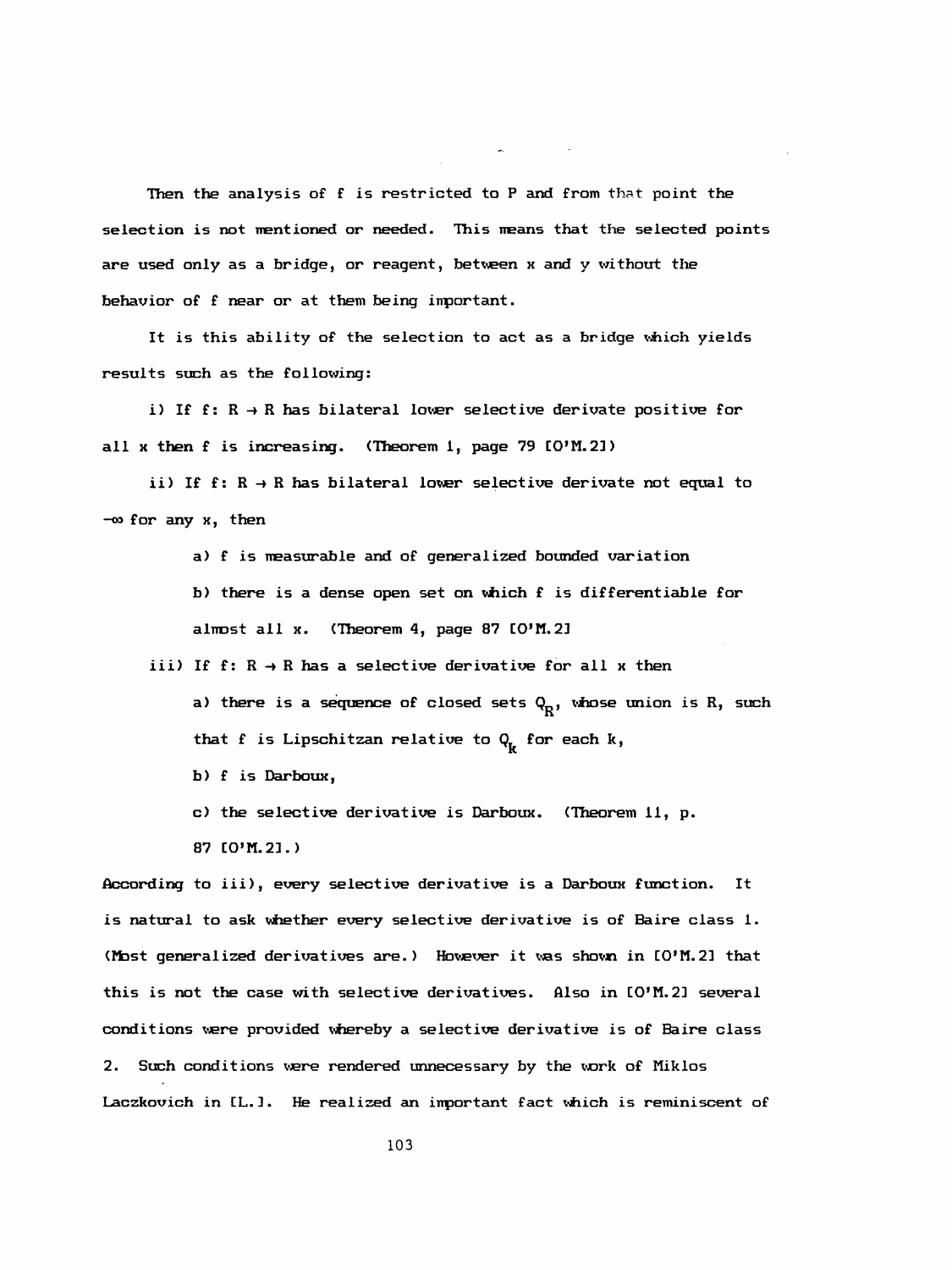Gleyzal's work. Namely, a selective derivative is not the limit of an interrai function but rather the left and right limits of two associated but different interval functions; e.g.,  $r[a,b] = \frac{f(s[a,b]) - f(a)}{s[a,b]-a}$  (a(b). He noted also that the right and left interrai functions fulfill the natural re lat ion:

$$
(*) min(\ell[a,b],r[a,b]) \leq \frac{f(b)-f(a)}{b-a} \leq max(\ell[a,b],r[a,b]).
$$

 řfareover, working in the direction of Gleyzal instead of Neugebauer he realized that it was this right and left convergence and the relation (\*) which provided important elements in theorems such as  $i$ ) - iii) mentioned above. He introduced an  $l$ -r derivative using this idea. Among other things, he showed that all  $l-r$  derivatives are of Baire class 2 and that every selective derivative is an  $e$ -r derivative. He also queried if all  $e$ -r derivatives are of honorary Baire class 2. A function h is of honorary Baire class 2, according to Bagemihl and Piranian [B.P.], if there is a function g of Baire class 1 with  $\{x: g(x) \neq h(x)\}\$  countable. In CO'M. 3], an affirmative ansver to the query vas found. The basis for the solution comes from an investigation of the relation (\*). It is deceptively mild and has a sinple geometric interpretation. It will be satisfied by a pair of left and right interval functions  $e,r$  if and only if the line L through  $(b, f(b))$  with slope  $\ell[a, b]$  intersects the line through  $(a, f(a))$  with slope r[a,b] in some point  $(x, y)$  with  $x \in [a, b]$ . This fact led the author  $[0.9, 1.3]$  to take a step back to Gleyzal's basic concept combining interval functions and selections.

A biselection is an ordered pair (s, $\varphi$ ) where s is a selection and  $\phi$ is any interval function. A function  $f: R \rightarrow R$  is said to have a bise lective derivative  $bf'(x)$  relative to the biselection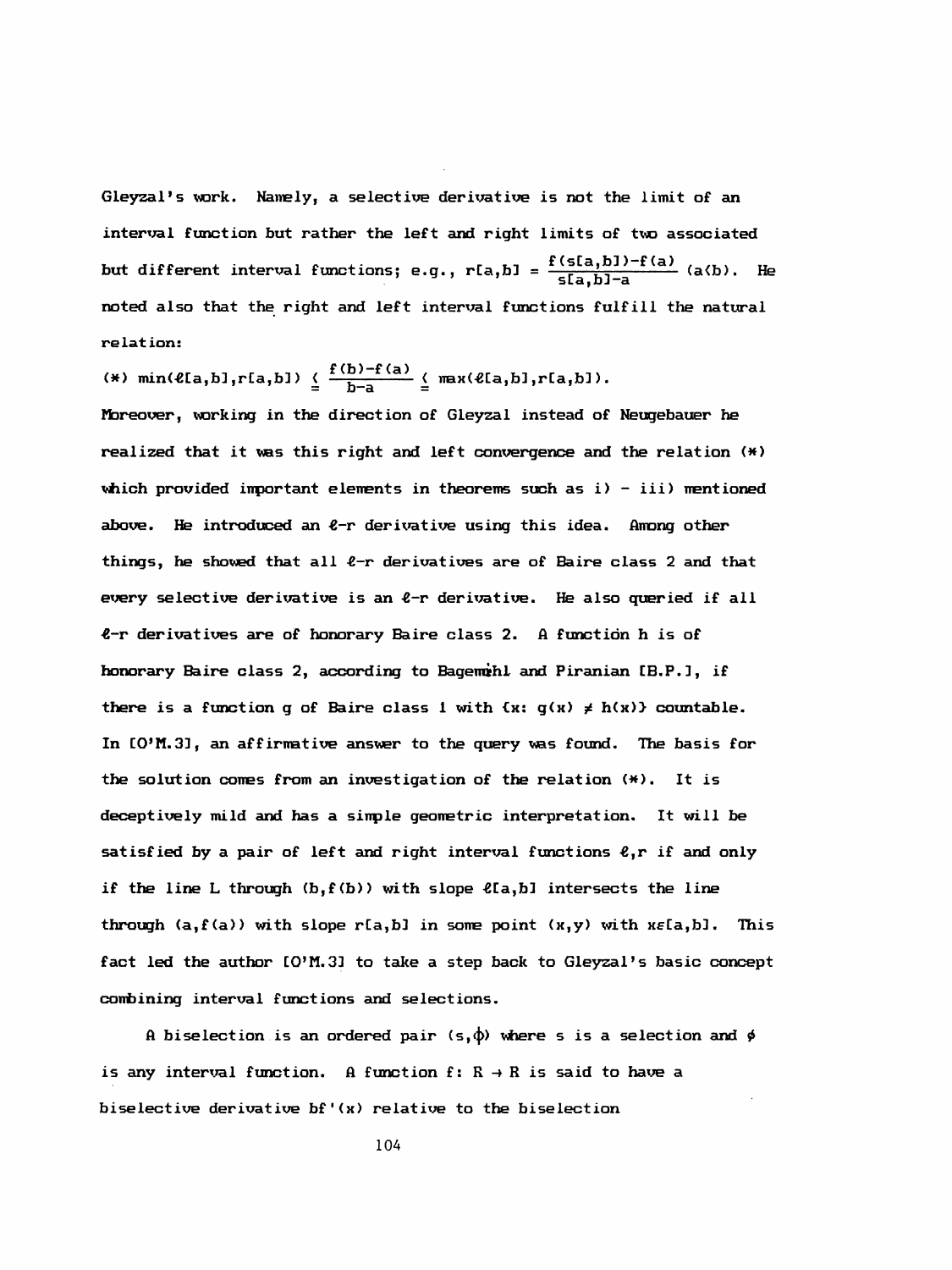$b = (s, \phi)$  at x if and only if

$$
\lim_{y\to x} \frac{\Phi(x,y) - f(x)}{f(x,y)-x} = bf'(x).
$$

Clearly what has happened here is that  $f(S[x,y])$  has been replaced by <ļtx,y] (the original idea of Gleyzal). It takes little work to establish that there is an equivalence between the concepts of  $\ell$ -r and bise lective derivatives. (O'Malley continues to use the latter out of convenience. ) As mentioned above, the biselective derivative has the same catalytic nature as the selective in that there is an exact analogue of Lemma 1 of CO'M. 23 and iii) a) above also holds. This ves established by Laczkovich in [L.]. However neither f nor bf' need be Darboux. This is caused basically by the fact that the biselective derivative need not be a derived number (of f at a given point). Yet the same apparent defect yields that the symmetric derivative of  $|x|$  is a biselective derivative. It is an open question precisely which symmetric derivatives are also biselective.

## Section 4. Balanced selections and alternate selections.

 The fact that a selective derivative is not alvays of Baire class 1 but is of honorary Baire class 2 suggests three research projects.

### The first project.

It is elementary that for a given function  $f: R \rightarrow R$  there can be several different selective derivatives. (This is not the case with such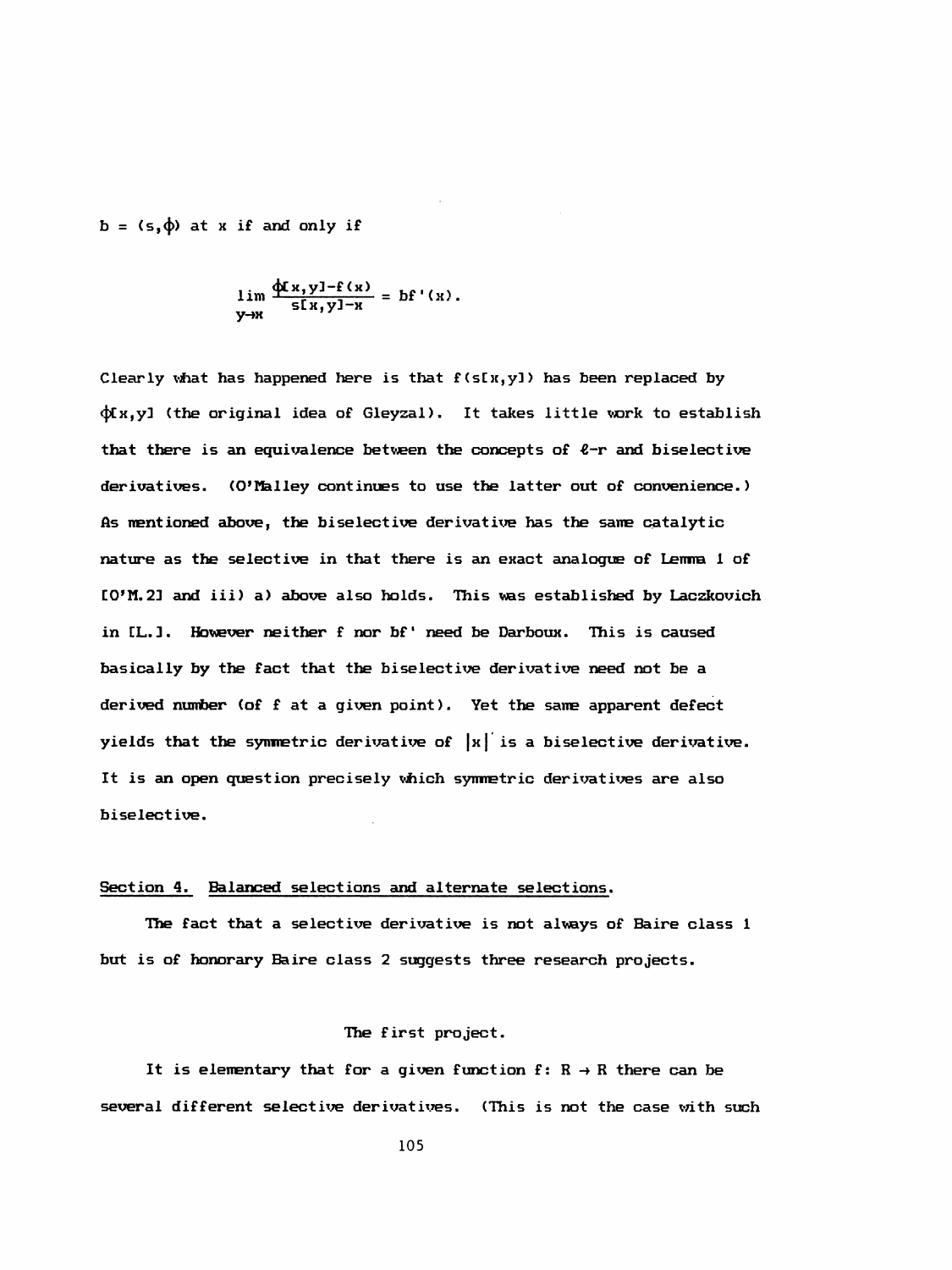generalized derivatives as the approximate derivative.) Therefore it is possible to conjecture that the fact that a given selective derivatives is strictly of Baire class 2 is sinply due so an ill-advised selection and so ask: If a function f:  $R \rightarrow R$  is selectively differentiable with respect to a selection s and sf ' is of Baire class 2, is there an alternate seleotion t such that f has a selective derivative with respect to t and tf ' is of Baire class 1? (A fact that is related but seems neither to help nor to hurt in this investigation is the following Theorem 9, p. 84 [O'M.2]. If f:  $R \rightarrow R$  is selectively differentiable with respect to both selections s and t, then  $\{x: \text{sf'}(x) \neq \text{tf'}(x), \text{ is countable.} \}$  In  $\text{I0'M.-W.11},$  the above question vas answered. In that paper the relationships between selective differentiation and a strong form of path differentiation called composite differentiation, lead to a counterexample. A function  $f: R \to R$  was exhibited which is both selectively differentiable and conpositely different iable and yet every selective derivative of f is strictly of Baire class 2. Thus the first project fails.

#### The second project

 Since a selective derivative may be strictly of Baire class 2, it is natural to seek conditions on a selection s which will automatically force any function selectively differentiable with respect to s to have a selective derivative of Baire class 1. One such condition is based on the idea contained in exanple 4 of section 2. This condition involves the concept of balance. If, as h lends to  $\varnothing$ , the position of s[x, x+h] in  $(x, x+h)$  tends to stabilize away from both x and  $x+h$ , then any selective derivative with respect to s will be of Baire class 1. To formulate our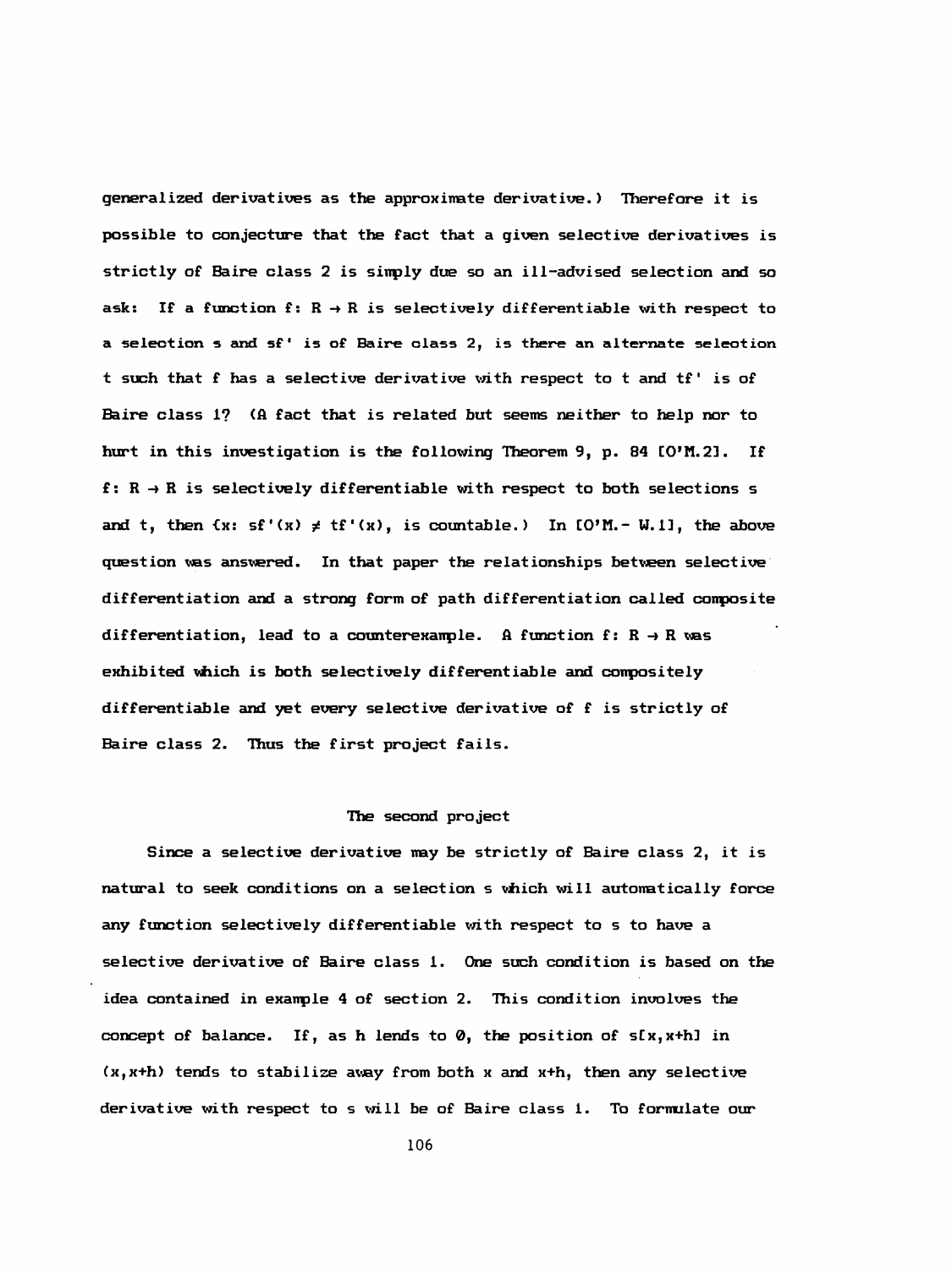condition precisely we need the following definitions from  $LO'M.41$ :

Definition. Let I be a compact interval and let  $\alpha \in (0,1)$ . By the  $\alpha$ interval of I we mean the interval of length  $\alpha|I|$  with the same center as I.

 Definition. A selection s is said to be balanced if there are two positive functions  $\alpha$  and  $\delta$  with the following property: If I is any compact interval having x as one endpoint and if  $|I| \langle \delta(x),$  then s(I) is in the  $\alpha(x)$ -interval of I.

(In example 4 of section 2 the selection is very heavily balanced in that  $\alpha(x)$  can be taken to be as small as predesired.) A perusal of the proof in [O'M.4] reveals that a few small modifications would make the situation apply equally to biselective derivatives. If the first interval function in the ordered pair of a bise lection is a balanced selection, then any derivative with respect to this biselection will be of Baire class 1. This also suggests a possibly interesting open question. Suppose that  $\phi$ , the second element of the ordered pair, is, in a weak sense, a selection; more precisely, suppose that for each [a,b] we have

 $min(f(a), f(b)) \leq \varphi[a, b] \leq max(f(a), f(b)).$  What can be said about biselective derivatives and their primitives with respect to such bi selections?

## The Third Project

 ft different attack on the problem goes back to the work of CS. 2] and considers a selection as a point function on  $U = f(x,y)$ :  $x(y)$ . Following his ideas we can define a selective derivative as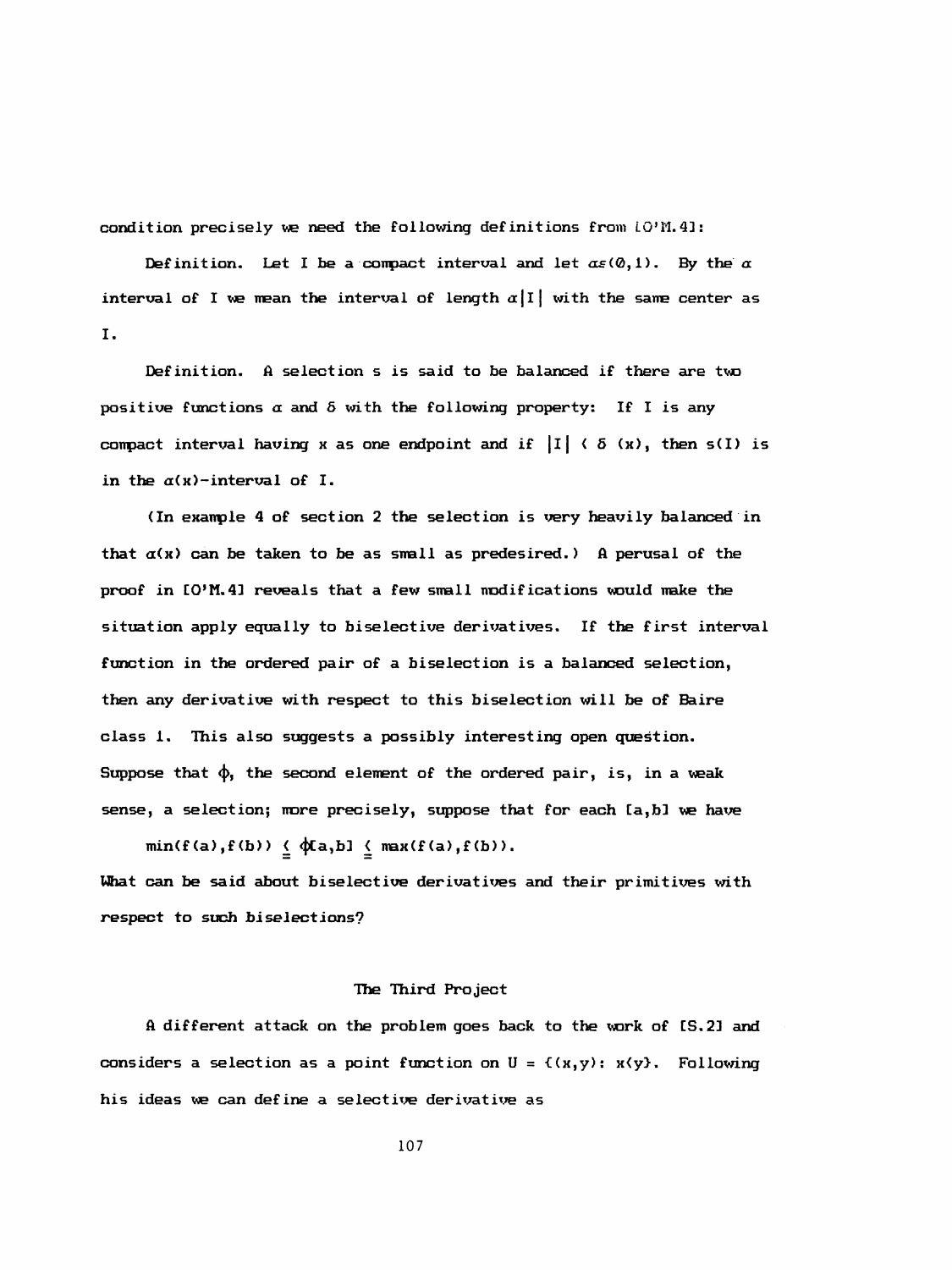$$
h v - \lim_{(x,y)\to(x_0, x_0)} \frac{f(s(x,y)) - f(x_0)}{s(x,y) - x_0}
$$

where hv - lim indicates that  $(x,y)$  approaches  $(x_0, x_0)$  along the horizontal and vertical line segments in U ending at  $(x_0, x_0)$ .

To develop fully the framework the following definitions are needed:

 Definition. For a real number, a, a subset r(a) of U is called a right approach set for a if every  $(x,y)$  in r(a) satisfies a  $\leq x$  and  $(a,a)$ is the only limit point of r(a) in the boundary of U. A left approach set is defined similarly.

 Definition. Suppose that for each a in R a right and left approach set, r(a) and £(a), have been chosen. The collection C of these sets is said to have the intersection property if for each a there is a  $\delta$   $>$  0 such that r(a<sub>1</sub>) $\cap\ell(a) \neq \emptyset$  and r(a) $\cap\ell(a_2) \neq \emptyset$ , whenever a-5  $\langle a_1 \rangle \langle a_2 \rangle \langle a_1 \rangle$ 5.

Now the idea of selective derivative can be generalized as follows:

Let  $f: R \rightarrow R$  be fixed and let s be a fixed selection.

 Let C be any collection of right and left approach sets having the intersection property. Then f has a selective derivative g(x) relative to s and C if

$$
\ln - \lim_{(x,y)\to(x_0,x_0)} \frac{f(s(x,y)) - f(x_0)}{s(x,y) - (x_0)} = g(x_0).
$$

here lr-lim means  $(x,y)$  approaches  $(x_0, x_0)$  through the right and left approach sets at  $x^o$ . In one vay this seems a new derivative, however it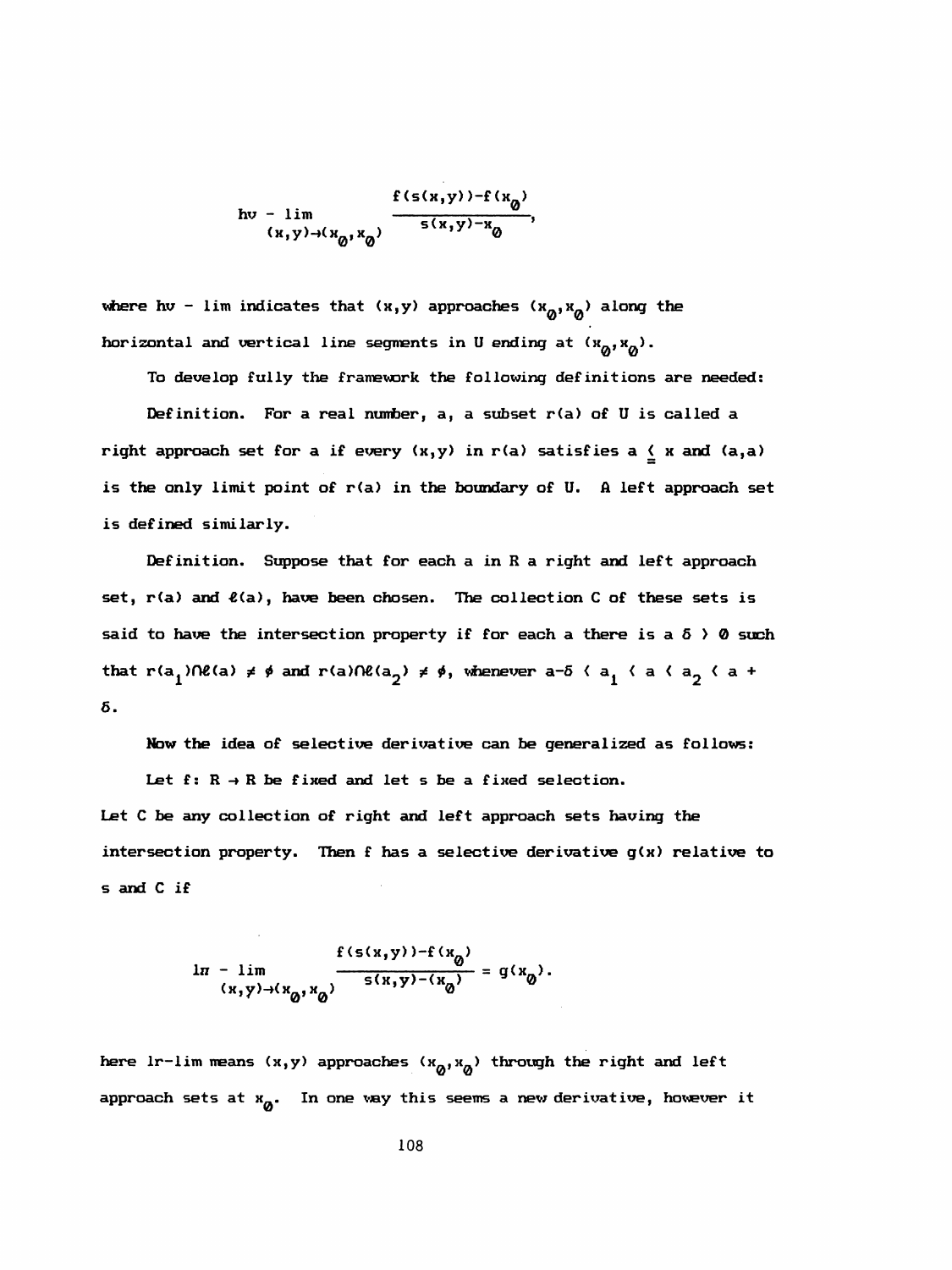has been shown in [O'M.5] that:

If f, g, s, and C are as stated above there is a new selection t such that

$$
hv - \lim_{(x,y)\to (x_0, x_0)} \frac{f(t(x,y)) - f(x_0)}{t(x,y) - x_0} = g(x_0).
$$

 Still it is possible to use this idea to obtain Baire class 1 selective derivatives. For this another definition is needed.

Definition. Let  $0 \leq a \leq 1 \leq \beta$  be two fixed numbers.

Let  $C(\alpha, \beta)$  be the collection of right and left approach sets with the property that for each u,  $\ell(a)$  is the line segment with slope  $\alpha$  ending at  $(a, a)$  and  $r(a)$  is the line segment with slope  $\beta$  ending at  $(a, a)$ . Then it follows that, CO'M. 5]:

Let s be a selection and  $0 \leq \alpha \leq 1 \leq \beta$  fixed. Suppose f:  $R \rightarrow R$  and g:  $R \rightarrow R$  are such that

R 
$$
\rightarrow
$$
 R are such that  
\ndhv $\beta$ -lim  
\n
$$
\frac{f(s(x,y)) - f(x_0)}{s(x,y) - x_0} = g(x_0)
$$
\n
$$
(x,y) \rightarrow (x_0, x_0)
$$

 then g is Baire class one. Here ahvß-lim has obvious meaning of approach to  $(x_0, y_0)$  through  $C(\alpha, \beta)$  approach sets and the standard hv approach sets.

 It is irritating that O'Malley missed an obvious relationship which has bearing on the above theorem. The above theorem requires that f be selectively differentiable with respect to s and also be dif ferentiable relative to these  $C(\alpha, \beta)$  approach sets. If only the second of these conditions was satisfied it would appear that the conclusion might fail.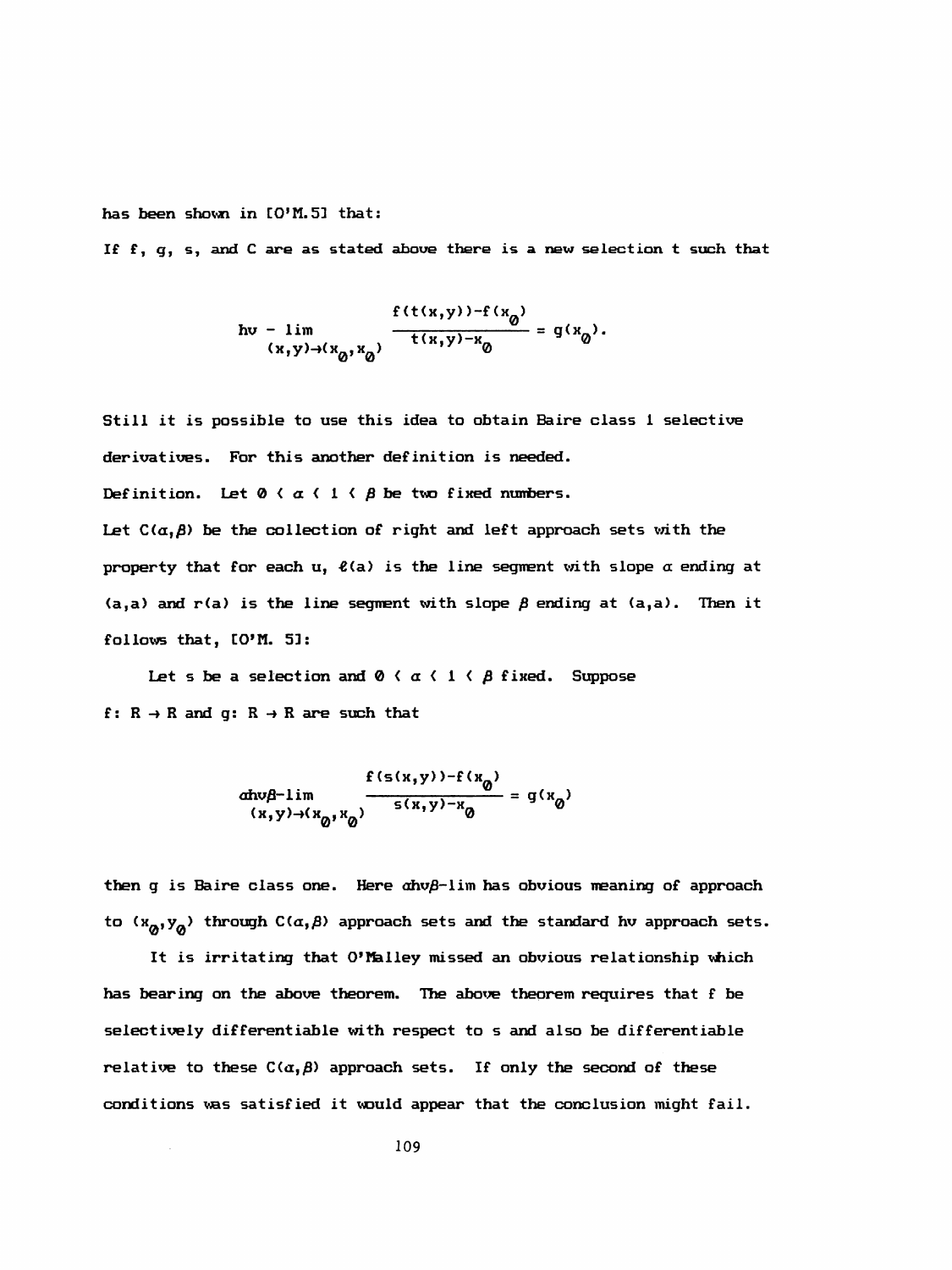Remember that it is known that there is another selection t such that differentiability with respect to  $C(\alpha, \beta)$  becomes selective differentiability with respect to t. On the surface, for the above theorem, that interpretation seems redundant since it is already given . that differentiability with respect to s holds. However, a study of how the selection t is determined reveals relatively easily, that t will be balanced. Therefore:

Let s be a selection and let  $\alpha, \beta$  be numbers with  $0 \leq \alpha \leq 1 \leq \beta$ . Suppose that f and g are functions such that

$$
\alpha\beta - \lim_{(x,y)\to(x_0,x_0)} \frac{f(s[x,y]) - f(x_0)}{s[x,y]-x} = g(x_0)
$$

for each  $x^{\alpha} \in R$ . Then g is of Baire class 1. (This theorem has the same flavor as Corollary 6.3 of [B.O.T.], where differentiation with respect to path systems having the external intersection property is considered.

Next, it seems appropriate to note that it is possible for a function to be selectively differentiable to a function of Baire class 1 where the selection of necessity must be unbalanced. Thus, the following conjecture is false:

A function f:  $R \rightarrow R$  is selectively differentiable to a function g: R  $\rightarrow$  R of Baire class 1 if and only if there is a balanced selection t such that  $tf' = q$ .

 Construction of exanples exhibiting this behavior can be accomplished using techniques similar to those of CO'M.-W. 13, page 35.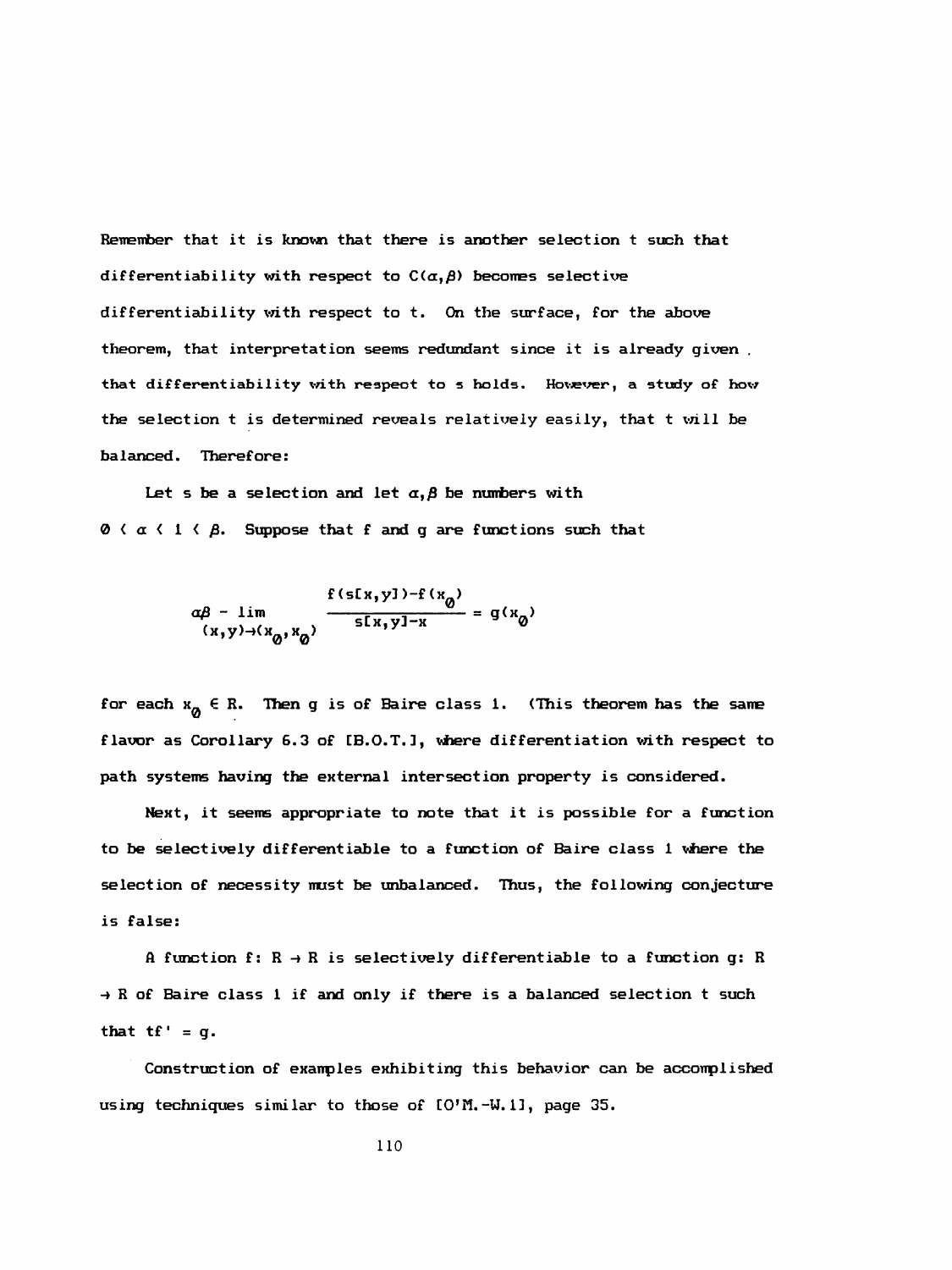# Section 5. Path system differentiation and composite differentiation.

We have already encountered several times the idea of path system differentiation (see, e.g., examples 2 and 3 of section 2). For a systematic investigation ve need the following definitions CB.0.T.1:

Definition. Let  $x \in R$ . A path leading to  $x$  is a set  $E_{\overline{x}} \subset R$  such a collection  $\{E_{\mathbf{y}}: \mathbf{x} \in \mathbb{R}\}$  such that each  $E_{\mathbf{y}}$  is a path leading to x. Such a that  $x \in E_{\bf y}$  and  $x$  is a point of accumulation of  $E_{\bf y}$ . A system of paths is investigation we need the following def<br>ition. Let  $x \in R$ . A path leading to  $x$ <br> $x$  and  $x$  is a point of accumulation of  $E$ <br> $x$  on  $\{E_x : x \in R\}$  such that each  $E$  is a path x is a point of accumula<br>x is a point of accumula<br>x : xER) such that each  $E_{\rm x}$ <br>eral if each x is a bilat differentiation (see, e.g., examples 2 and 3 of section 2). For a<br>systematic investigation we need the following definitions IB.O.T.1:<br>Definition. Let  $x \in R$ . A path leading to  $x$  is a set  $E^X$   $\subset R$  such<br>that  $x \in E^X$ 

Definition. Let  $f: R \to R$  and let  $E = {E_g: R \in R}$  be a system of paths. If lim  $\frac{f(y)-f(x)}{y-x}$  = LER, we say that f is E-differentiable at x and we ysE<sub>.</sub>

write  $f_E(x) = L$ . If f is E-differentiable at every x, then f is simply<br>caid to be E-differentiable: f is the E-primitive of f, and f, is the said to be E-differentiable; f is the E-primitive of  $\mathbf{f}_{\mathbf{E}}$  and  $\mathbf{f}_{\mathbf{E}}$  is the E-derivative of f.

Definition. Let  $E = \{E_x : x \in R\}$  be a system of paths. E will be said to have the various intersection properties described below if there is a positive function  $\delta$  on  $R$  so that, whenever

0  $\left\langle \right.$   $y-x$   $\left\langle \right.$  min( $\delta(x)$ , $\delta(y)$ ), the sets E<sub>x</sub> and E<sub>y</sub> intersect in the stated fashion:

> Intersection condition:  $E_{\mathbf{x}} \cap E_{\mathbf{y}} \cap [x,y] \neq \emptyset$ . Internal intersection condition:  $E \n\begin{cases} R \n\end{cases}$   $\begin{array}{c} \n\text{if } R \n\end{array}$   $\begin{array}{c} \n\text{if } R \n\end{array}$ External intersection condition:

 $E_{\mathbf{x}} \cap E_{\mathbf{y}} \cap (y, 2y-x) \neq \emptyset$  and  $E_{\mathbf{x}} \cap E_{\mathbf{y}} \cap (2x-y, x) \neq \emptyset$ .

 There are cases, such as in the study of approximate derivatives, where the path system differentiation is clearly natural. Moreover, the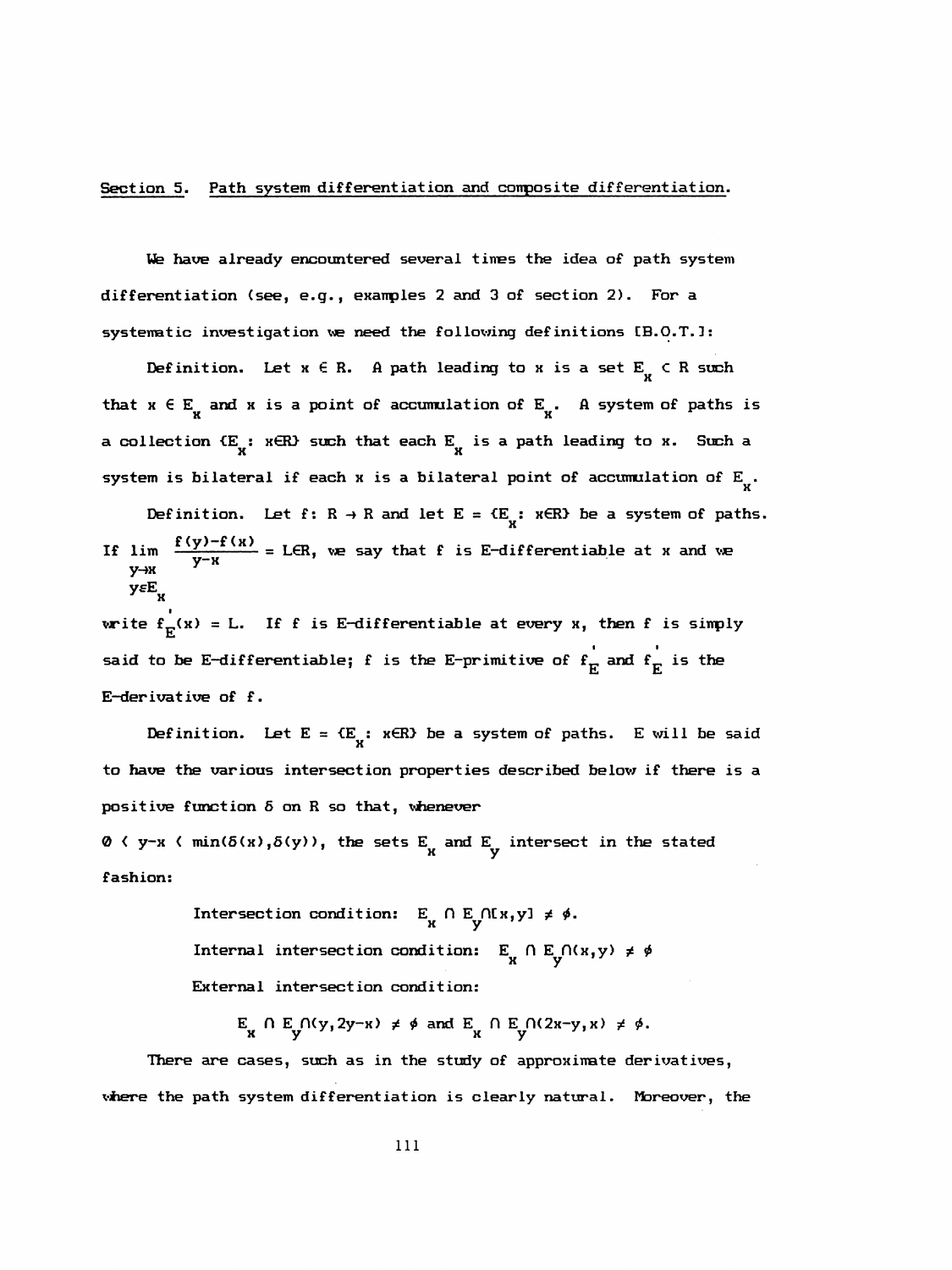idea of a path system is so broad that it enconpasses most other natural forms of differentiation. The only basic requirement is that  $\mathbf{f}_{\mathbf{E}}(\mathbf{x})$  is a derived number of f at each point x. Therefore it is not surprising that, as exanple 2 of section 2 shows, conditions must be placed on the system E to obtain global properties of the E-primitive or E-derivative. The introduction of intersection conditions such as above leads immediately to selective derivatives.

Theorem 3.4 CB.O.T. p. 1013

 Let E be a system of paths that is bilateral and has the internal intersection property. Then there is a selection s such that every E-differentiable function f:  $R \rightarrow R$  is selectively differentiable relative to s and sf' =  $f_{\overline{k}}$ . تنة

 The search for a converse of this theorem reveals an interesting unexpected complication in selective differentiation. Suppose that f:  $R \rightarrow R$  is selectively differentiable with respect to s. The obvious candidate for a path leading to s is the set  $E_{\mathbf{x}} = \{y: \text{ there is an } h \neq 0\}$ with  $y = s[x, x+h]$  U  $\{x\}$ . It is clear that x is a point of bilateral accumulation of E<sub>x</sub> and that E<sub>x</sub>  $\bigcap$  E<sub>x</sub>  $\bigcap (x_{1},x_{2}) \neq \emptyset$  whenever  $x_{1} \neq x_{2}$ . x and that  $E_{x_1} \cap E_{x_2} \cap (x_1, x_2) \neq \emptyset$  whenever  $x_1 \neq x_2$  Therefore this path system, E is bilateral and fulfills the internal intersection condition. However, f might not be E-differentiable. To see this consider a point x and a sequence  $y_1, y_2, \ldots$  converging to x from above such that  $y_n \in E_x$  for each n. Let  $h_n$  be numbers such that f  $(y_n)$ -f(x) s[x,x+h<sub>n</sub>] = y<sub>n</sub>. We would like to have  $\lim_{n \to \infty} \frac{f(y_n) - f(x_n)}{y_n^{-x}}$ certainly hold if  $h_n \to \emptyset$  as  $n \to \infty$ . But nothing in the definition of the selection s or the path  $E_{\bf k}$  can enforce that condition. If, however, the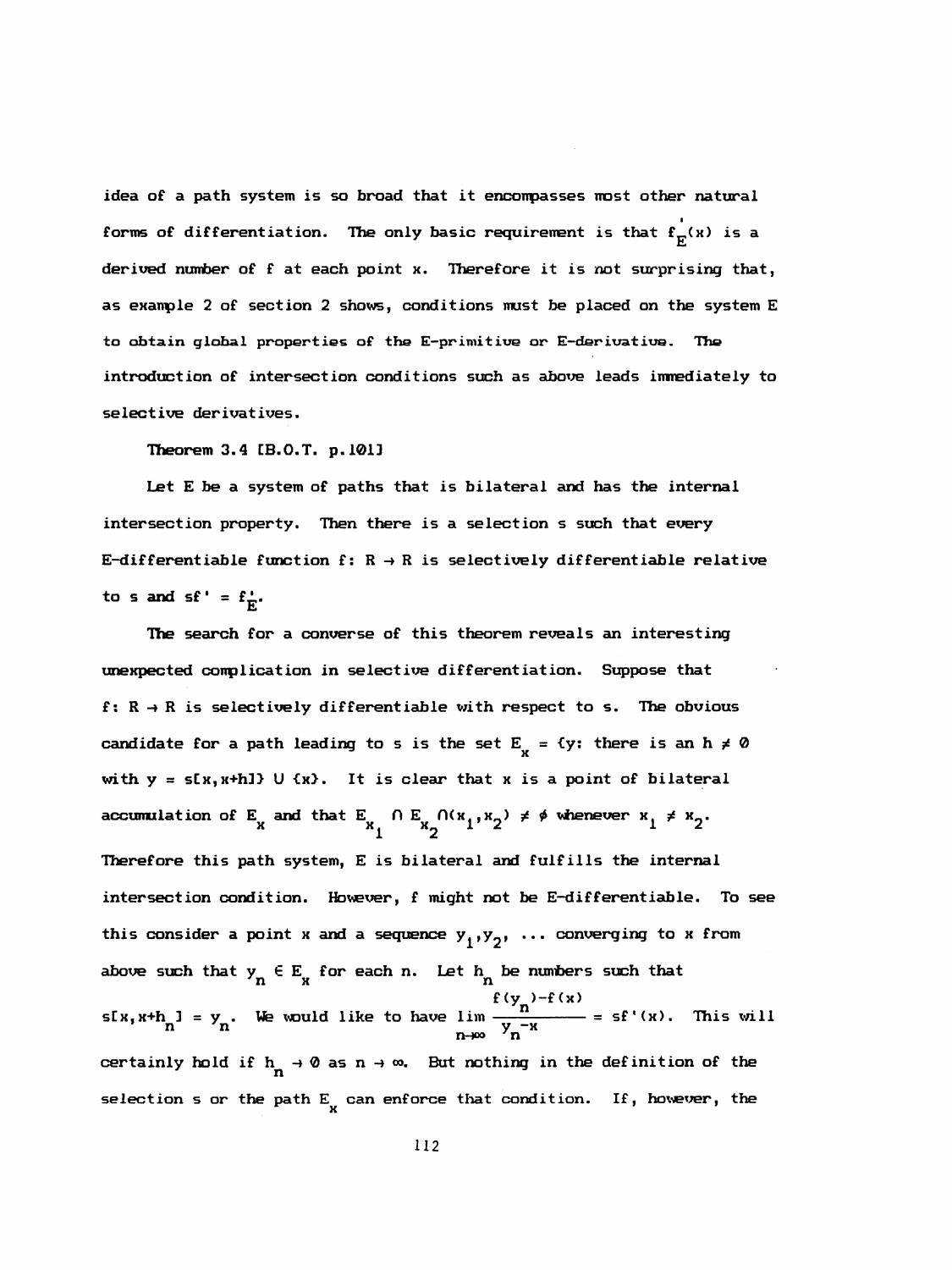selection s is balanced and if  $\delta$  is as in the definition of a balanced selection, we may choose

 $E_y = \{y: y = s[x, x+h] \text{ for some } h \text{ with } 0 \in |h| \in S(x)\} \cup \{x\}.$ Now, if  $y_n \in E_n$  and if  $y_n \to x$ , then the corresponding sequence  $\{h_n\}$ converges to 0, so that  $f^{'}_{E}(x) = sf'(x)$ .

Another possible choice of paths is to pick a sequence  $h_1^h,h_2^h, \ldots$ bilaterally converging to 0 and set  $E_{\textbf{x}}^{\text{v}}$  = {y: y = s[x,x+h<sub>n</sub>] for some n} U {x}. Then the system  $E^*$  =  ${E_{\text{X}}^*}$ ; x $\in$ R $\cdot$  is bilateral and  $f_{E^*}$  = sf'. Yet  $E^*$  need not fulfill the internal intersection condition.

 It is still an open question whether for every selection s there is a bilateral path system E with the interval intersection property such that  ${\bf f}^{+}_{\bf E}$  = sf' for each function on f differentiable with respect to s.

 Also of interest is the study of path systems fulfilling the intersection condition but not the internal intersection condition. Here biselections come into play. The corresponding theorem is not as general as Theorem 3.4 of [B.O.T.] in that it also depends on the function but it is illuminating. More precisely:

let  $f: R \rightarrow R$  and let E be a path system with the intersection property. Let f be E-differentiable. Then there is a biselection such that bf'(x) =  $f_{\text{tr}}(x)$  for each x.

Proof. Let  $E = {E_y; \kappa R}$  and let  $\delta$  be a positive function such that for all x, yER with  $0 \left\{ |x-y| \in \min(\delta(x), \delta(y)) \text{ we have } E_{\substack{X \\ Y}} \cap E_{\substack{Y \\ Y}} \cap [x,y] \neq \emptyset.$ We will construct a biselection  $b = (s, \phi)$  in a way inspired by example 3 of section 2. Let x,y€R, x < y. There are three cases.

a) If  $y - x \in min(\delta(x), \delta(y))$  and  $E_x \cap E_y \cap (x, y) \neq \emptyset$  pick any point z from this intersection and set  $s[x,y] = z$ ,  $\phi(x,y) = f(z)$ .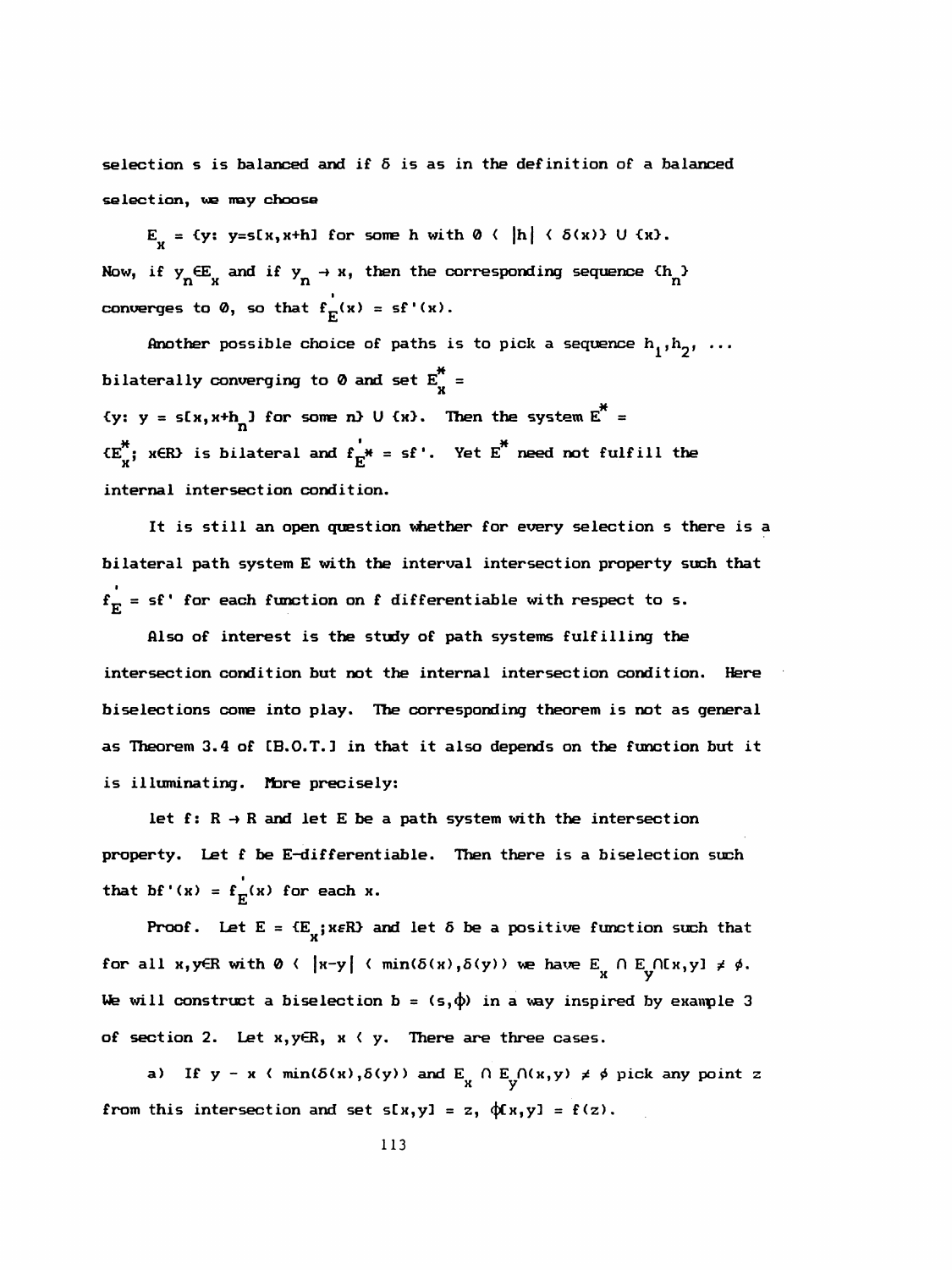b) If  $y - x \min(\delta(x), \delta(y))$  and  $E_x \cap E_y \cap [x, y] \in \{x, y\}$ , we proceed as follows:

 $\mathcal{L}(\mathbf{w},\mathbf{r})$  and  $\mathcal{L}(\mathbf{w},\mathbf{r})$  . The set of  $\mathcal{L}(\mathbf{w},\mathbf{r})$ 

Suppose first that  $x \in E_y$ . Let  $\frac{f(y)-f(x)}{y-x}$ interval  $(x,y)$  the region between the lines through  $(y,f(y))$  of slopes  $a-(y-x)$ ,  $a + (y-x)$ , respectively. This region has nonempty intersection with the line through  $(x, f(x))$  of slope  $f_E^{\cdot}(x)$ . Now pick any point  $(u, v)$ in this intersection and set  $s[x,y] = u, \phi(x,y) = v$ .

If  $x \notin E_y$ , then  $y \in E^x$  and we proceed similarly.

c) If  $y - x \geq min(\delta(x), \delta(y))$  and  $\delta(x) \geq \delta(y)$ , set  $x = e$  and  $s[x, y] =$  $u, \phi(x,y) = v$ , where  $(u,v)$  is the midpoint of the segment over the I interval (x,y) of the line through (e,f(e)) with slo  $min(\delta(x), \delta(y))$  and  $\delta(x) \leq \delta(y)$ , we proceed in the same way taking e = y.

It is easy to prove that (with  $b = (s, \phi)$ ) we have  $bf' = f_r$ .

 I It should be noticed that if, at every  $x$ ,  $F^{(n)}$  derived number of f, then a little case in the preceding proof would yield that a  $\mathbf{f}_{_{\mathbf{F}}}$  will become a selective derivative. In fact,  $\mathbf{f}_{_{\mathbf{F}}}$  will be a path  $u = v$ , where  $(u, v)$  is the midpoint of the segment<br>  $(x, y)$  of the line through  $(e, f(e))$  with slope  $f_E^{\dagger}$ ,<br>  $\delta(y)$  and  $\delta(x) \langle \delta(y) \rangle$ , we proceed in the same was<br>
is easy to prove that (with  $b = (s, \phi)$ ) we have bf<br>
shou derivative as the following theorem indicated.

Theorem. Let  $f: R \rightarrow R$  and let E be a path system with intersection i  $p_{\text{r}}$  , for  $\mathcal{F}_{\text{r}}$  , for each  $\mathcal{F}_{\text{r}}$  and the that, for each  $\mathcal{F}_{\text{r}}$  is a bilateral derived number of f. Then there is a bilateral path system  $E^*$  with the internal intersection property such that  $f^{\dagger}_E = f^{\dagger}_{E^*}$ . (Note that  $\mathbf{f_E^{\cdot}}$  is also a selective derivative of f.)

As corollaries we obtain improvements of several theorems in [B.O.T]: New 6.4 Theorem. If a bilateral path system E satisfies the intersection condition, then every E-derivative has the Darboux property.

 New 6.8 Corollary: If a bilateral path system E satisfies the intersection condition, then every E-derivative has the Denjoy property.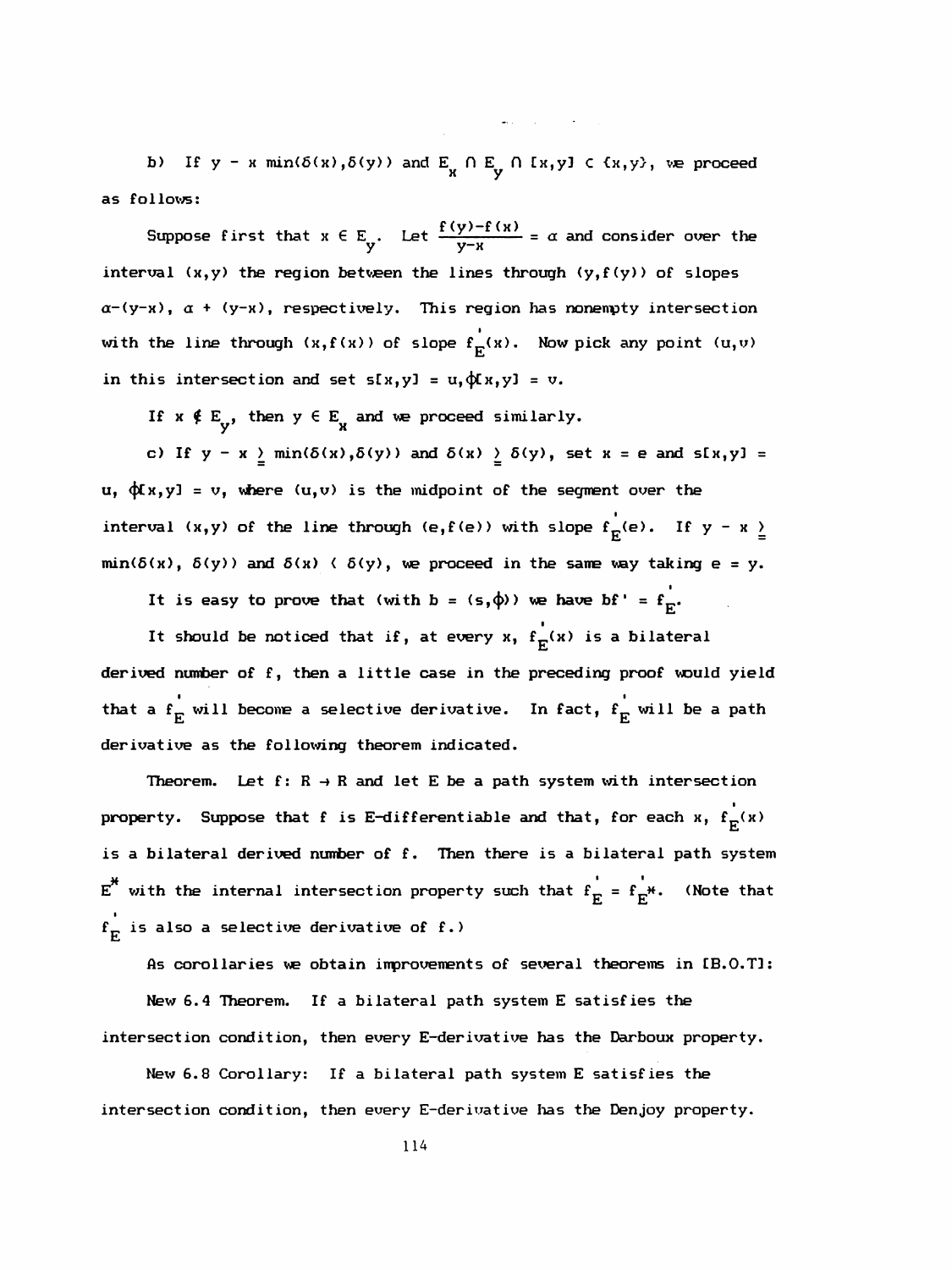(It was shown in C0.M. 63 that every selective derivative has the Denjoy property. )

 New 8.1 Theorem. Let E be a nonporous path system satisfying the intersection condition. Let f be an E-differentiable function and let  $\mathbf{f_{E}^{^{\prime}}}$ attain the values M and -M on an interval  $I_{\emptyset}$ . Then there is a subinterval I of  $I_{\emptyset}$  on which f is differentiable and f' attains both values M and -M. (This new theorem uses the fact that every selective derivative is honorary Baire class 2.) See also CO'M. -W. 23

 Further results such as 4.2 Theorem can be deduced from the corresponding results for biselective differentiation.

 The point to be made here is that the intersection condition enables us to exploit many ideas of selective or biselective differentiation for the investigation of path derivatives. However, there are several ideas which are more natural to path differentiation. Perhaps the most important of these is the concept of nonporous path system. It yields the M<sub>3</sub> property of E-derivatives (according to classification of Zahorski  $[2.1)$ . In addition we get the theorem that if E is a nonporous path system, then every E-differentiable monotone function is differentiable. It is not easy to obtain similar results for biselective derivatives and primitives.

 A further topic to be discussed along these lines is the conposite derivative mentioned above. We need the following definitions (see  $[0'M. -W. 1]$ :

 Definition. A decomposition (of R) is any sequence of closed sets,  $E_{n}$ , with union R.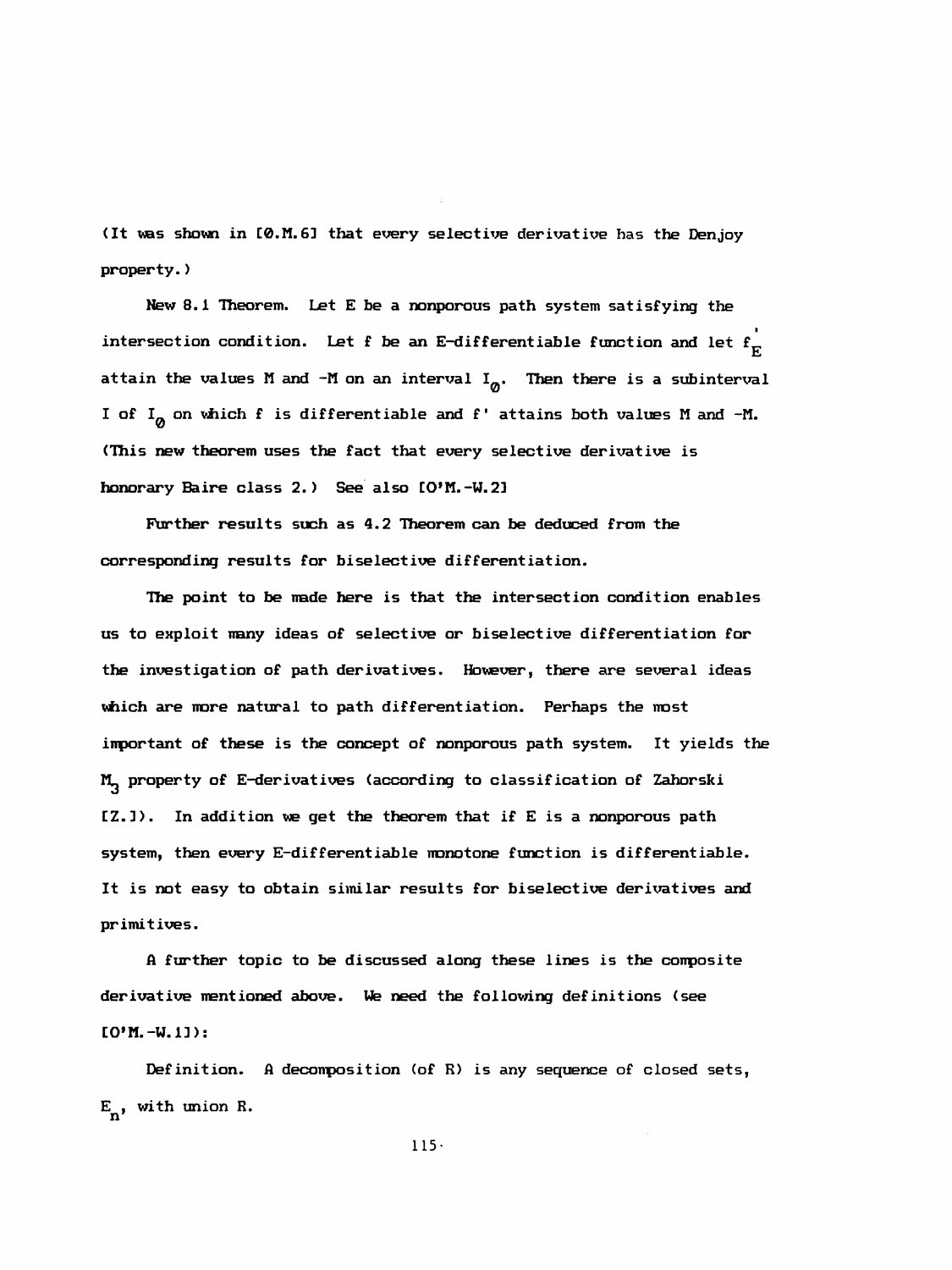Definition. A function f is said to have the function g as conposite derivative relative to the decomposition  $E^1, E^2, \ldots$  if for each n and each  $x \in E_n$  we have

$$
\lim_{\substack{y \to x \\ y \in E_n}} \frac{f(y) - f(x)}{y - x} = g(x).
$$

If x is an isolated point of  $E_n$ , this relation is considered to hold vacuously.

 Conposite differentiability can be thought of as a type of "uniform path' system differentiability" if, for each x, there is an n(x) such that x is a limit point of  $E_{n(x)}$ . Then we can simply set  $E_{x} = E_{n(x)}$  for each xER. Even without this condition it is possible to prove:

3.1 Theorem  $IO^{\prime}$ M-W. 1]. Let the sets  $E^1, E^2, \ldots$  form a decomposition of R, and let f and g be functions. Suppose that g is a composite derivative of f relative to  $E_{n}$ . Then there is a bise lection b such that  $bf' = g$ .

Further:  $[0'M,-W,1]$ 

3.2 Theorem. Let  $E_n$ , f, and g be as in 3.1. Suppose, in addition, that for each  $x$ ,  $g(x)$  is a bilateral derived number of f at  $x$ . Then there is a selection s such that  $sf' = g$ .

 It is possible to find conditions on either the biselection or the path system under which the corresponding derivative becomes a conposite derivative. For biselective derivative the reader is referred to CO'M. -W. 13 for the details. For the path system derivative the key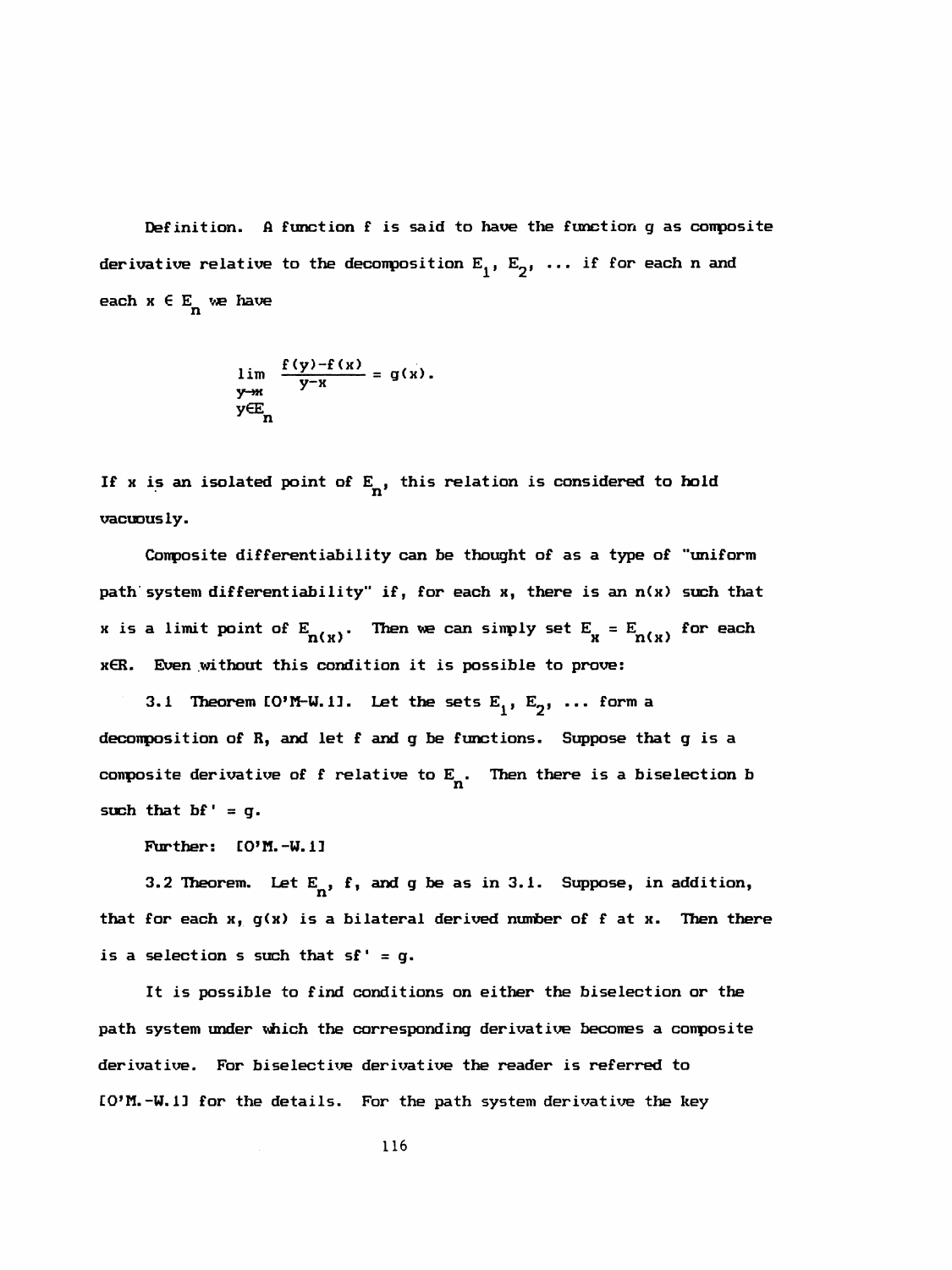condition takes the form of a strong intersection condition. This is described in  $IO'M. 71$ .

# Section 6. Related ideas.

Recently U. Laczkovich and Y. Pokorny have investigated several problems related to selective and biselective derivatives. In the interesting paper EL. P.] they show:

 1) Hiere is a continuous function f and a selection s such that the finite selective derivative sf' exists everywhere and sf' is not of Baire class 1 on any interval. (Such a selection must be non-balanced on every interval.)

 This theorem shows that no significant improvement of the result about the honorary Baire class 2 is possible.

2) For every f:  $R \rightarrow R$  and every bise lection b the measure of the set  $\{x: \text{ bf}^{\text{T}}(x) = \infty\}$  is zero. (Here, of course, the biselection is allowed to generate an infinite derivative. )

 3) If the definition of selective derivative is generalized in the obvious way to introduce the concept of an approximate selective derivative, we get a situation similar to Example 2 of section 2. More precisely:

 Under the continuum hypothesis there is a function f such that for every  $g: R \rightarrow R$  there is a selection s fulfilling the relation

 $\lim_{x \to a} \frac{f(\text{s[x,y])}-f(x)}{f(\text{y})} = g(x)$  for each  $x \in B$  $ap-11m \frac{1}{5[x,y]-x} = g$ <br> $y \rightarrow x$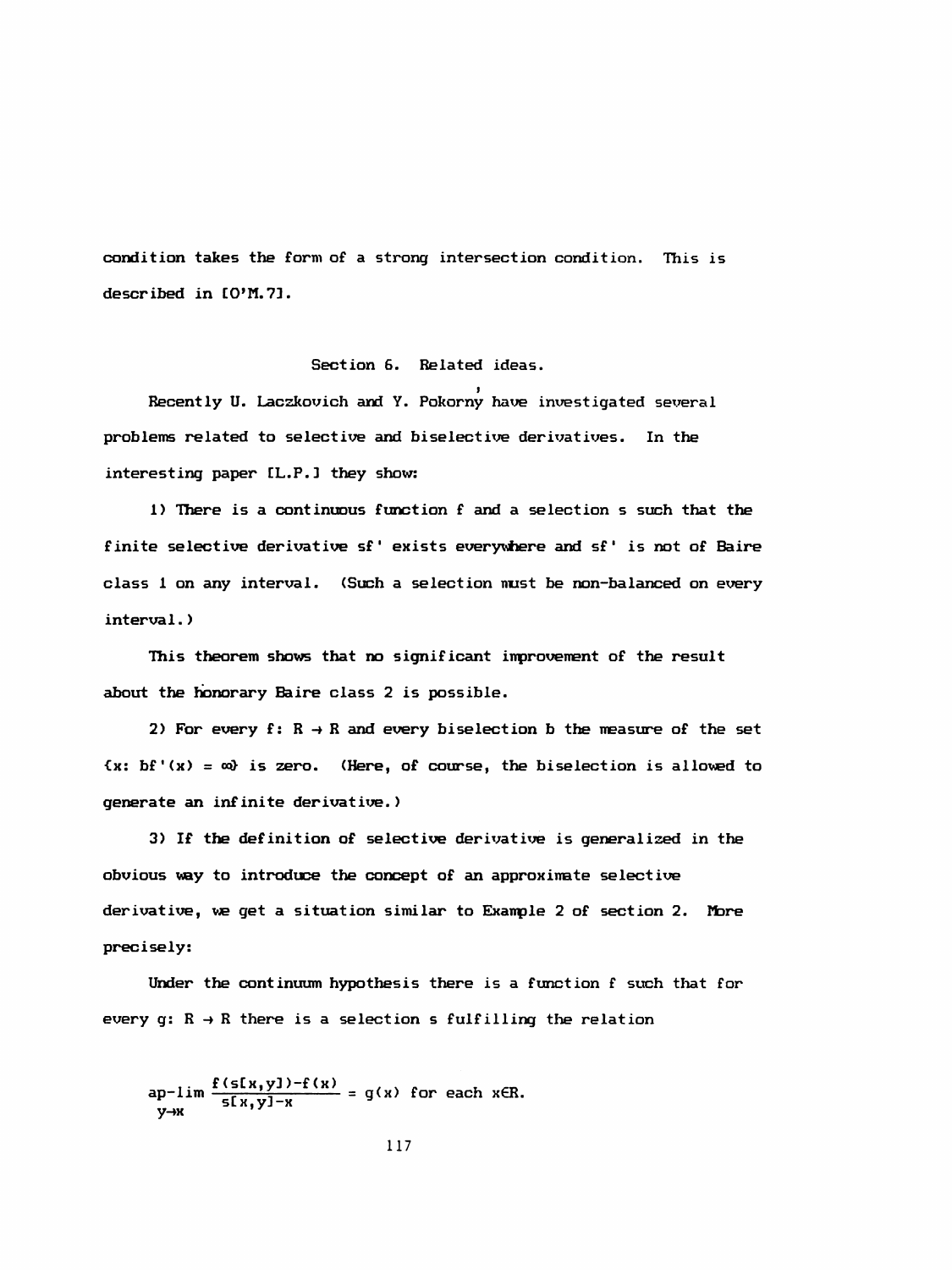E. Lazarów, [La] in a similar vein, proved the following theorem. Let  $f: R \rightarrow R$  be Lebesgue measurable. Then there is a selection s and a set P of cardinality c such that f has a selective derivative (possibly infinite) with respect to s at each point of P. Also:

 $\mathcal{L}(\mathbf{w})$  and  $\mathcal{L}(\mathbf{w})$  and  $\mathcal{L}(\mathbf{w})$ 

There is a continuous function  $f: [0, 1] \rightarrow R$  such that for every selection s the set of points at which the selective derivative (possibly infinite, of f with respect to s exists is of measure zero and of first category. In fact the set of such functions is a residual subset of CC®, 13.

 In another direction the interested reader is referred to a recent paper of Bruckner, Laczkovich, Petruska and Thomson CB.L.P.T. ]. In that paper the sequential derivative, a certain type of path derivative, is considered. The authors investigate conditions under which the existence of a sequential derivative a.e. in a set A inplies the existence of the approximate derivative a.e. in A. They also investigate the additional question when the sequential derivative equals the approximate derivative. Their work, however, is very technical and too conplex to be reproduced here.

118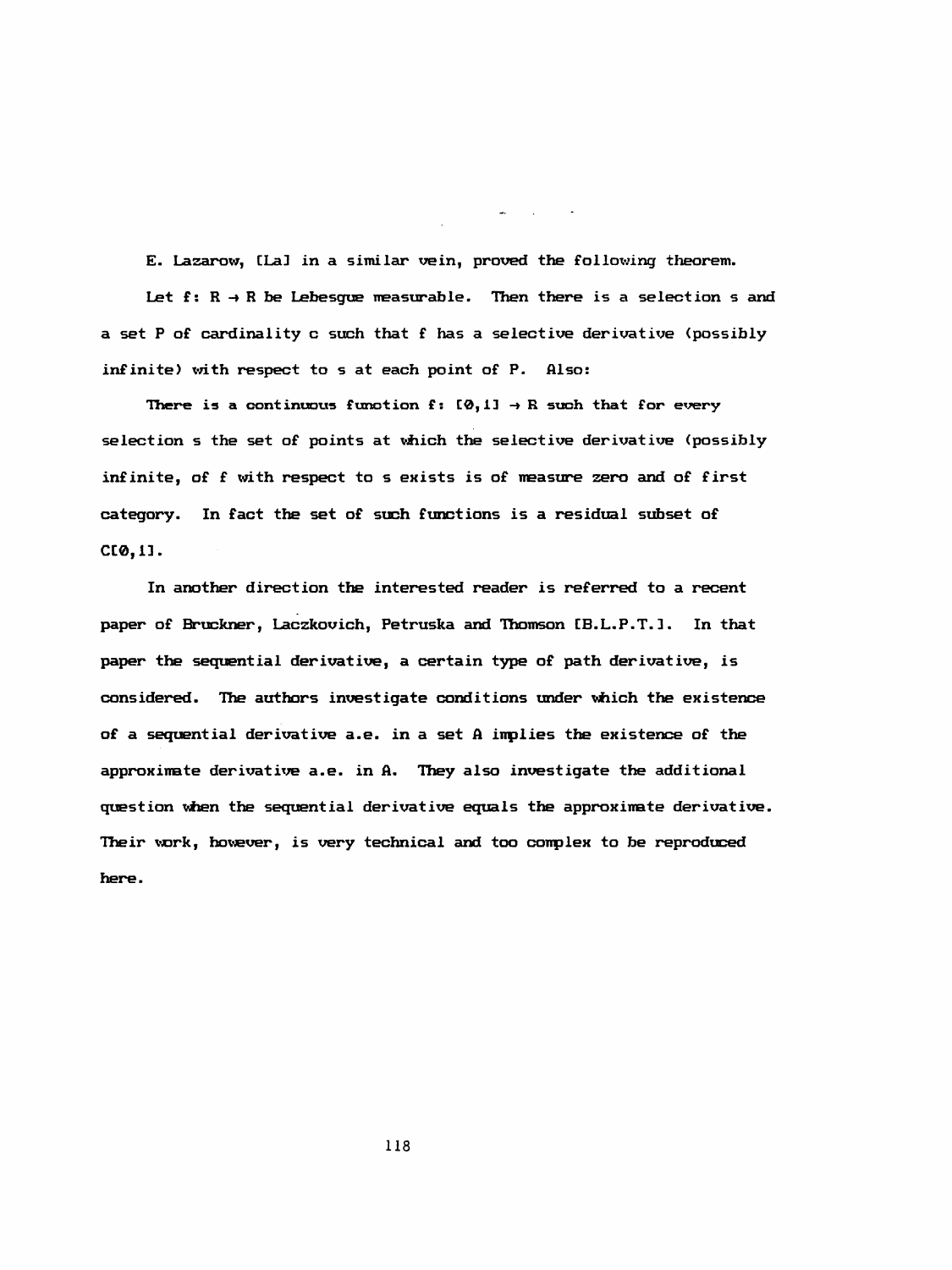#### References  $\label{eq:2} \mathcal{L}(\mathbf{z},\mathbf{z}) = \mathcal{L}(\mathbf{z}^{\top} - \mathbf{z}^{\top}) \mathcal{L}(\mathbf{z}^{\top} - \mathbf{z}^{\top})$

- CB.P.3 F. Bagemihl and G. Piranian, Boundary functions for functions defined in a disk, Mich. Math. J., 8 (1961), 201-207.
- [B.] A. M. Bruckner, An affirmative answer to a problem of and some consequences, Mich. Math. J., 13 (1966), 15-26.
- CB.L.P.T] A. M. Bruckner, M. Laczkovich, G. Petruska, B. S. Thomson, Porosity and Approximate Derivatives, to appear.
- CB.0.T.3 A. M. Bruckner, R. J. O'Malley, B. S. Thomson, Path Derivatives: A Unified View of Certain Generalized Derivatives, T.A.M.S. , 283 (1984), 97-125.
- [G1.] A. Gleyzal, Interval functions, Duke Math. J. 8 (1941), 223-230.
- [G.-N.] C. Goffman and C. Neugebauer, On approximate derivatives, P. A. M.S. 11 (1960), 962-966.
- [L.] M. Laczkovich, On the Baire Class of selective derivatives, Acta, ifath. Acad. Sci. Hungar., 29 (1977), 99-105.
- i CL.P.3 M. Laczkovich, I.. Pokorny, Selective and bi-selective derivatives, to appear.
- [La.] E. Lazarow, Selective differentiation of typical continuous functions, Real Anal. Ex., 9 (1983-84), 463-472.
- CN. ] C. Neugebauer, Darboux functions of Baire Class 1 and derivatives, P.A.M.S. , 13 (1962), 838-843.
- $IO'M. 11$  R. J. O'Malley, M<sub>n</sub> function, Indiana U. Math. J., 24 (1974), 585-591.
- CO'M.23 Ibid., Selective Derivatives, Acta. Math. Acad. Sci. Hungar., 29 (1977), 77-97.
- CO'M. 31 Ibid., Bi-selective derivatives are of honorary Baire class Acta Math. Acad. Sci. Hungar., 41 (1983), 111-117.
- CO'M. 43 Ibid., Balanced Selections, Real Anal. Ex., 8 (1982-83), 504-508.
- CO'M.53 Ibid., Selective Differentiation: Redefining Selections, Acta. Math. Sci. Hungar., 40 (1982), 39-44.